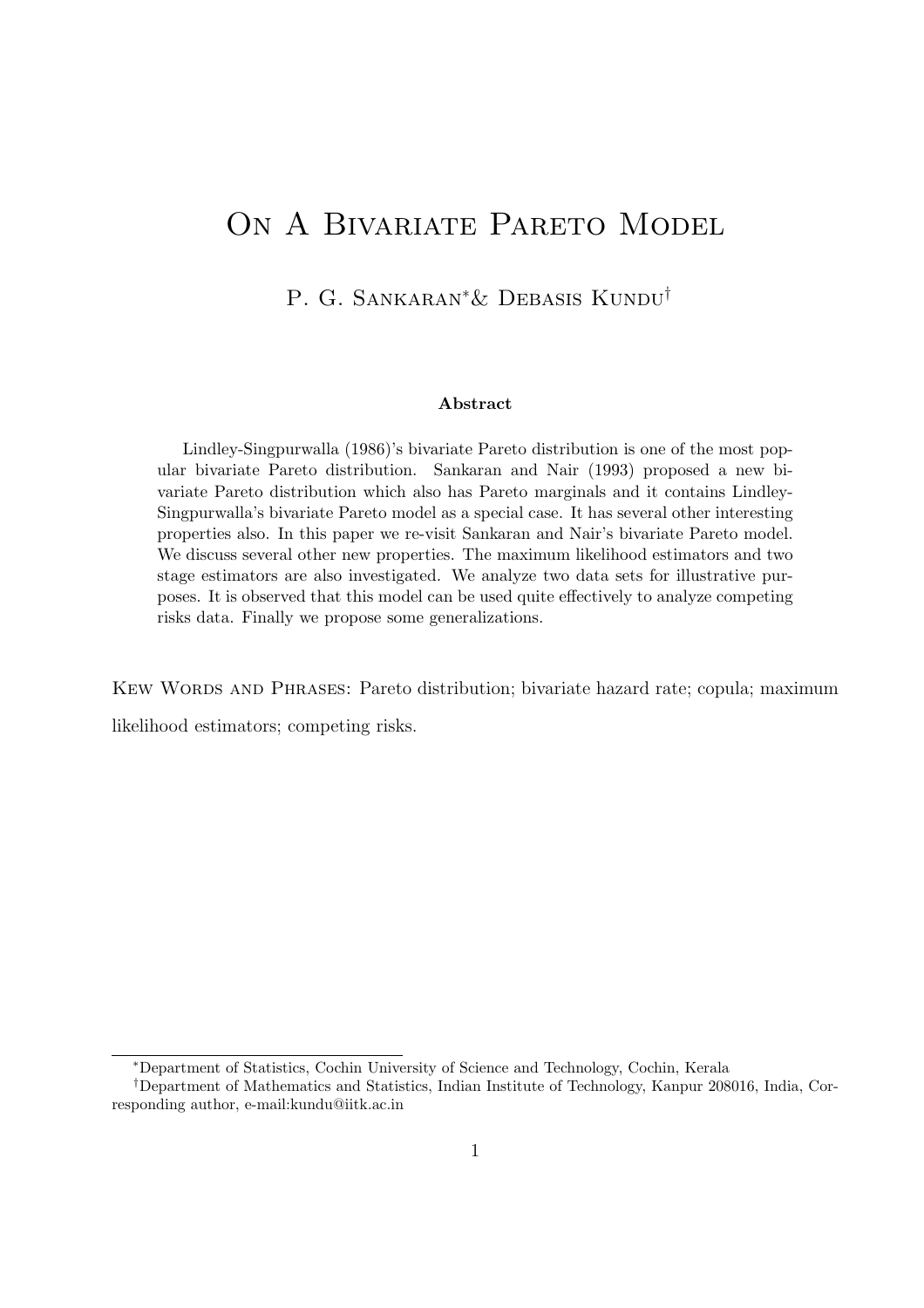### 1 INTRODUCTION

Lindley and Singpurwalla (1986) introduced the bivariate Pareto distribution, which has the following survival function for  $\alpha_1 > 0, \alpha_2 > 0, \theta > 0;$ 

$$
P(X_1 > x_1, X_2 > x_2) = (1 + \alpha_1 x_1 + \alpha_2 x_2)^{-\theta}; \quad x_1 > 0, x_2 > 0.
$$
 (1)

From now on, we call this distribution as the Lindley-Singpurwalla bivariate Pareto (LSBP) distribution, and it will be denoted by  $\text{LSBP}(\alpha_1, \alpha_2, \theta)$ . It has Pareto II marginal distributions namely

$$
P(X_1 \le x_1) = 1 - (1 + \alpha_1 x_1)^{-\theta} \quad \text{and} \quad P(X_2 \le x_2) = 1 - (1 + \alpha_2 x_2)^{-\theta} \tag{2}
$$

respectively. Lindley and Singpurwalla (1986) discussed several properties of the above distribution and established different bounds related to reliability. They have also provided some nice theoretical justification of the above model. Since then extensive work has been done related to this distribution by several authors. Interested readers may have a look at Nayak (1987), Barlow and Mendel (1992), Fang and Kotz (1990), Langseth (2007) and see the references cited therein.

Sankaran and Nair (1993) proposed a bivariate Pareto distribution which has the following survival function for  $x_1 > 0, x_2 > 0$ 

$$
S_{X_1,X_2}(x_1,x_2) = P(X_1 > x_1, X_2 > x_2) = (1 + \alpha_1 x_1 + \alpha_2 x_2 + \alpha_0 x_1 x_2)^{-\theta}.
$$
 (3)

Here,  $\alpha_1 > 0, \alpha_2 > 0, \theta > 0$  and  $0 \leq \alpha_0 \leq (\theta + 1)\alpha_1\alpha_2$ . From now on we call this distribution as the Sankaran-Nair bivariate Pareto (SNBP) distribution, and it will be denoted by  $SNBP(\alpha_0, \alpha_1, \alpha_2, \theta).$ 

It is immediate that the LSBP distribution can be obtained as a special case of the SNBP distribution. Sankaran and Nair (1993) discussed different properties of their proposed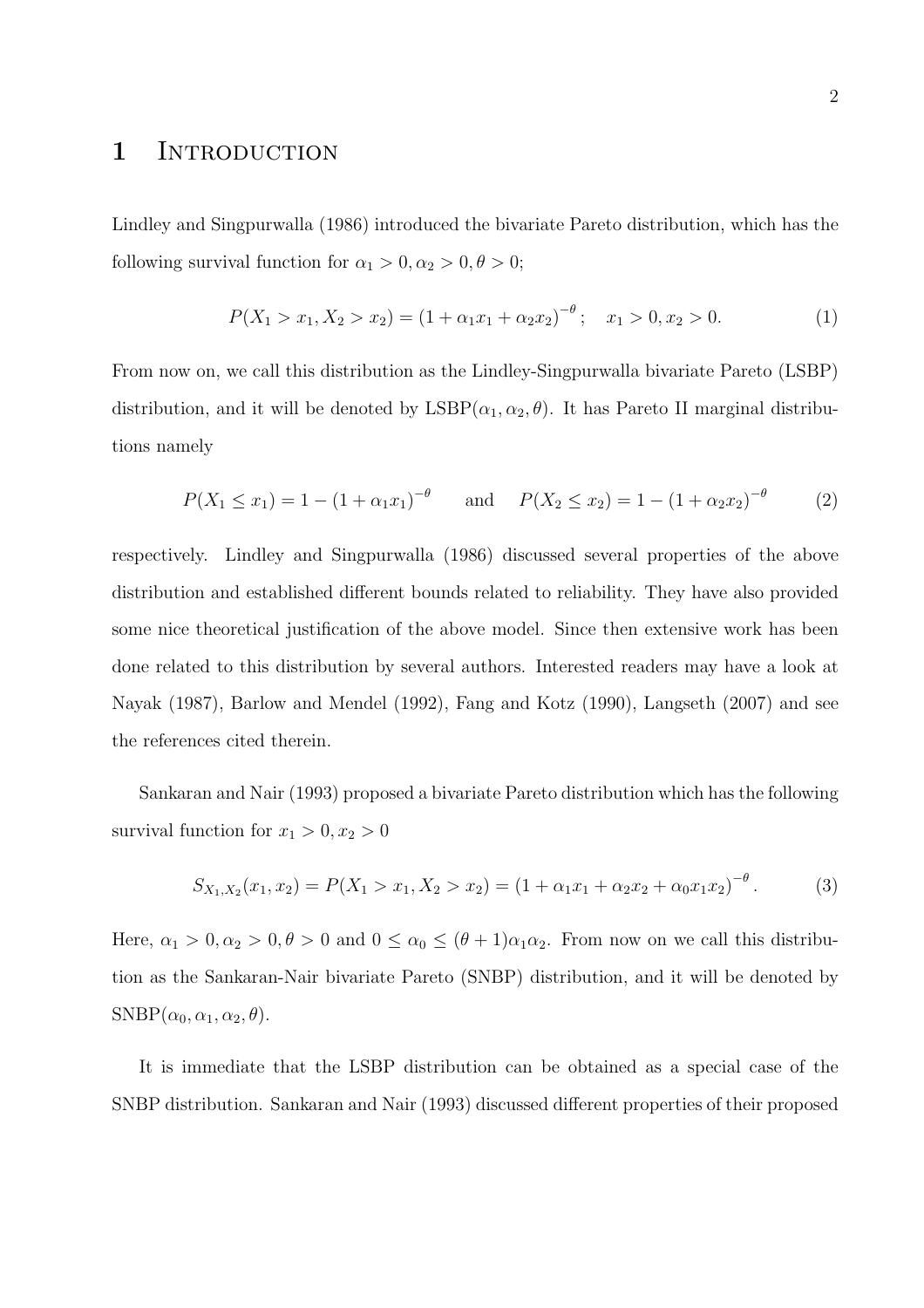distribution. The marginals of SNBP distribution also has the Pareto II marginals similar to LSBP distribution. Because of the extra parameter  $\alpha_0$ , it can be used more effectively in modeling bivariate reliability or survival data than LSBP model. They discussed different applications of SNBP model in the reliability set up, and finally propose a multivariate generalization. Although, they have discussed different properties and provided different applications of SNBP model, they did not consider any inferential issues related to this problem.

In this paper, we investigate several other properties of the SNBP model. The conditional distribution of  $X_1$  given  $X_2$  can be written as a mixture of a Pareto and a length biased Pareto distribution. Using the conditional distribution, the bivariate samples from SNBP model can be easily generated. It is observed that SNBP model can be obtained as a survival copula. We study several dependency properties and dependency measures of SNBP model. It is observed that SNBP model can be used quite effectively in analyzing competing risks data, and it will be investigated in details. Maximum likelihood method plays an important role to compute efficient estimators of any stochastic model. Unfortunately computing the maximum likelihood estimators (MLEs) involves solving a four dimensional optimization problem. We propose to use two-stage estimation procedure following the approach of Xu (1996), which involves solving a two-dimensional optimization problem only. Theoretical properties of this two-stage estimators can easily be obtained using the approach of Joe (2005). We discuss several inferential issues related to distribution. Two data sets have been analyzed for illustrative purposes.

Rest of the paper is organized as follows. In Section 2, we discuss different properties of SNBP model. Different inferential issues are discussed in Section 3. Analysis of two data sets are presented in Section 4. We analyze a competing risks data using this model in Section 5. We propose some generalizations in Section 6, and finally conclude the paper in Section 7.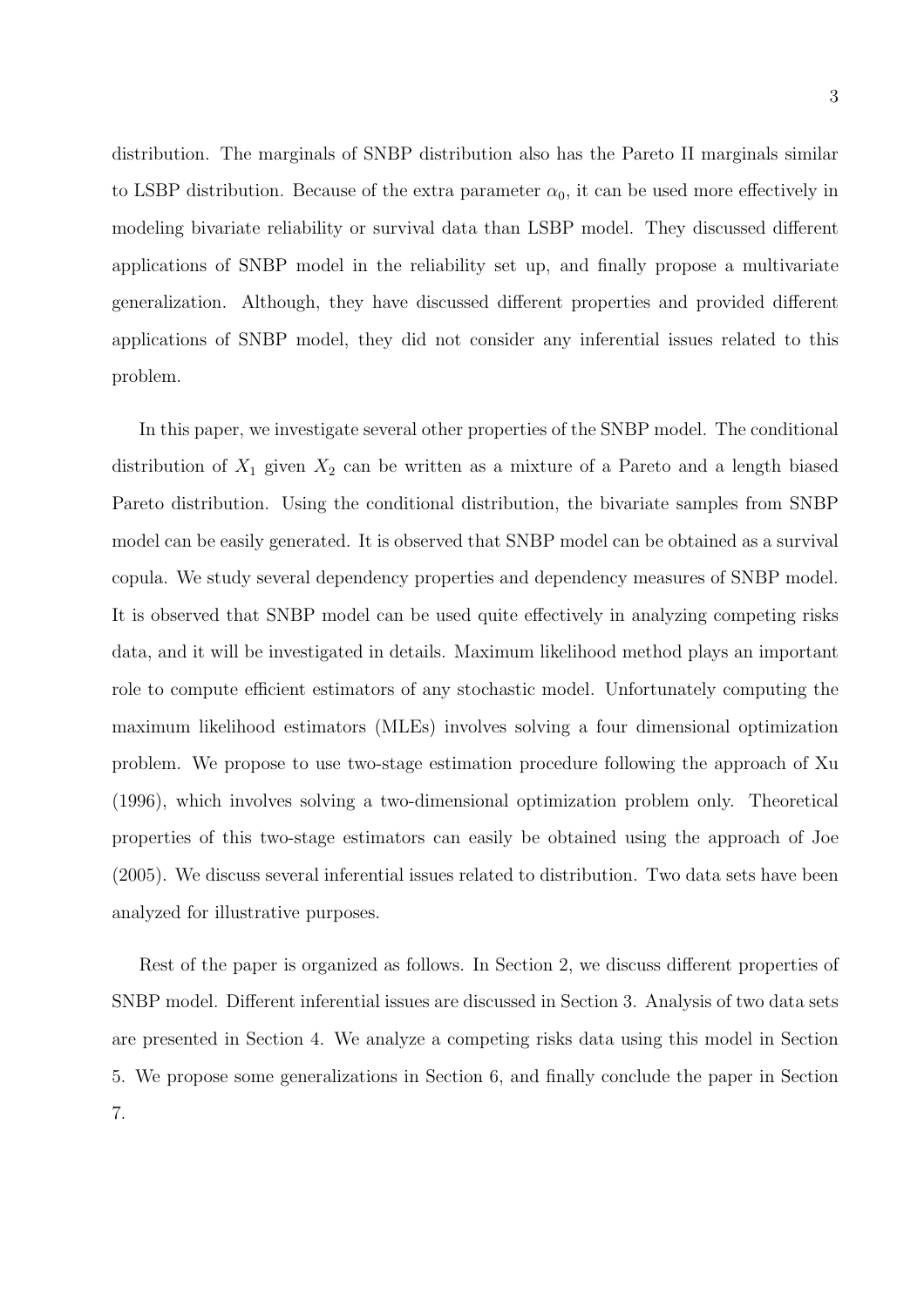### 2 PROPERTIES

#### 2.1 JOINT, MARGINAL AND CONDITIONAL DENSITY FUNCTIONS

If  $(X_1, X_2)$  follows  $(\sim)$  SNBP $(\alpha_0, \alpha_1, \alpha_2, \theta)$ , with the survival function (3), then it has the joint probability density function (pdf) for  $x_1 > 0, x_2 > 0;$ 

$$
f_{X_1,X_2}(x_1,x_2) = \frac{\theta \left[ \theta(\alpha_1 + \alpha_0 x_2)(\alpha_2 + \alpha_0 x_1) + \alpha_1 \alpha_2 - \alpha_0 \right]}{\left[ 1 + \alpha_1 x_1 + \alpha_2 x_2 + \alpha_0 x_1 x_2 \right]^{\theta + 2}},\tag{4}
$$

with the same restrictions on the parameters as in (3). It is clear that when  $\alpha_0 = 0$ , SNBP becomes LSBP model. The joint pdf of  $(X_1, X_2)$  as given in (4) can take different shapes. Due to presence of  $\alpha_0$ , it is more flexible than LSBP model. It can be easily shown by simple calculus that if  $0 \leq \alpha_0 \leq \frac{1}{2}$  $\frac{1}{2}(\theta + 2)\alpha_1\alpha_2$ , then the mode of  $f_{X_1,X_2}(x_1,x_2)$  will be at  $(0,0)$ , otherwise it will be different from (0,0). Therefore, it is clear that the joint pdf of LSBP model is always unimodal, but it may not be the case for SNBP model.

It is immediate that if  $(X_1, X_2) \sim \text{SNBP}(\alpha_0, \alpha_1, \alpha_2, \theta)$ , then for  $i = 1, 2$ 

$$
P(X_i \ge x) = (1 + \alpha_i x)^{-\theta}; \quad x_i > 0,
$$
\n(5)

the corresponding pdf is

$$
f_{X_i}(x) = \frac{\alpha_i \theta}{(1 + \alpha_i x)^{\theta + 1}}; \quad x > 0.
$$
 (6)

Therefore, it has the same Pareto II marginals as the LSBP model, with the scale parameter  $\alpha_i$  and the shape parameter  $\theta$ . From now on a Pareto distribution with the scale parameter α and the shape parameter  $\theta$  will be denoted by P( $\alpha$ ,  $\theta$ ). If  $(X_1, X_2) \sim$  SNBP( $\alpha$ <sub>0</sub>,  $\alpha$ <sub>1</sub>,  $\alpha$ <sub>2</sub>,  $\theta$ ), the joint distribution function of  $(X_1, X_2)$  can be written as

$$
F_{X_1,X_2}(x_1,x_2) = P(X_1 \le x_1, X_2 \le x_2)
$$
  
=  $1 - (1 + \alpha_1 x_1)^{-\theta} - (1 + \alpha_2 x_2)^{-\theta} + (1 + \alpha_1 x_1 + \alpha_2 x_2 + \alpha_0 x_1 x_2)^{-\theta}.$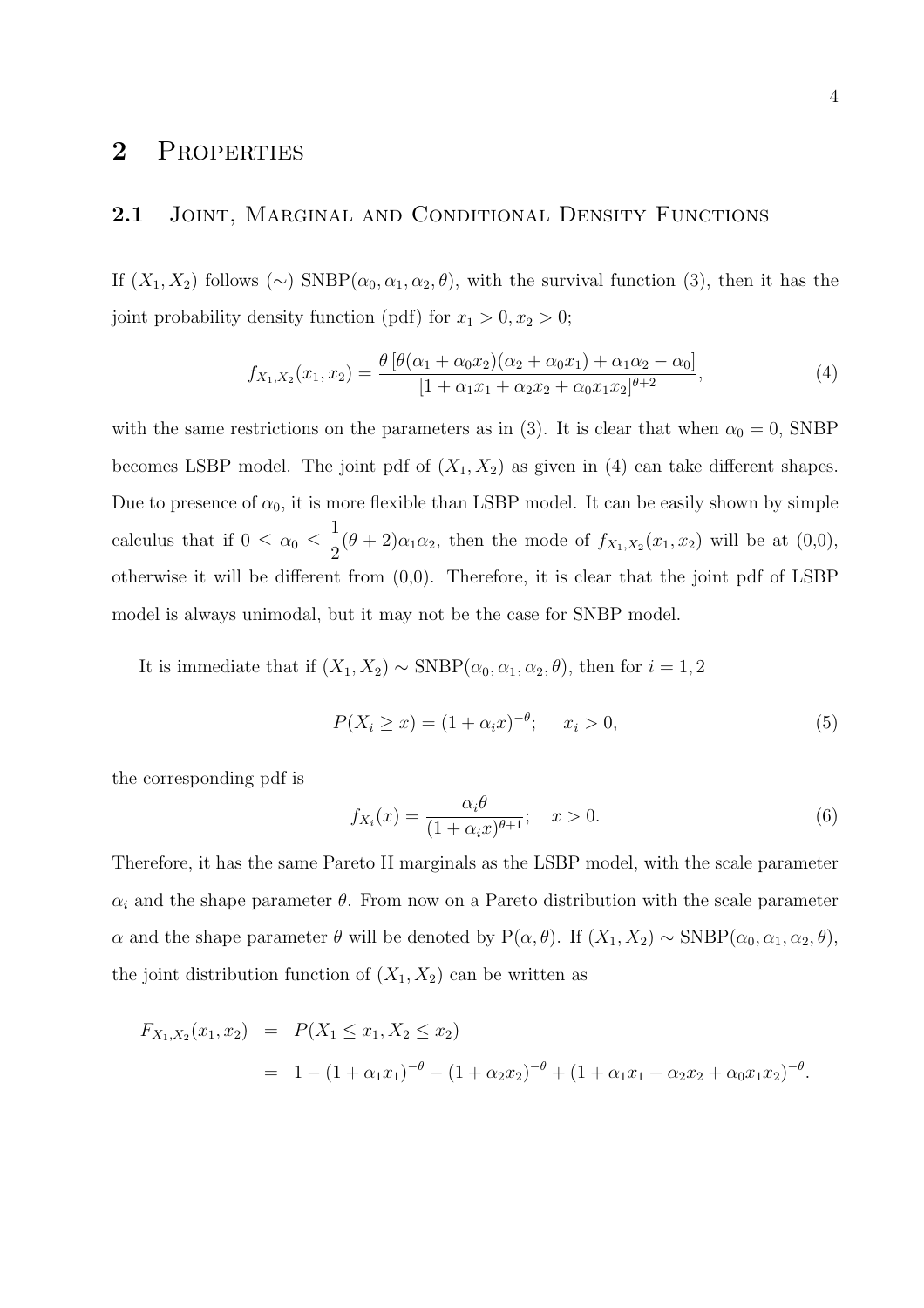From (4) it easily follows that for  $\alpha_0 = \alpha_1 \alpha_2$ , then

$$
f_{X_1,X_2}(x_1,x_2) = f_{X_1}(x_1) f_{X_2}(x_2).
$$

Therefore, it indicates that  $X_1$  and  $X_2$  are independent. This is one special feature of the SNBP model that independent marginals can be obtained as a special case, which cannot be obtained in case of LSBP model.

The conditional pdf of  $X_1|X_2 = x_2$  can be written as

$$
f_{X_1|X_2=x_2}(x) = \frac{(1+\alpha_2x_2)^{\theta+1}}{\alpha_2} \times \frac{(\theta(\alpha_1+\alpha_0x_2)(\alpha_2+\alpha_0x)+\alpha_1\alpha_2-\alpha_0)}{(1+\alpha_1x+\alpha_2x_2+\alpha_0xx_2)^{\theta+2}}
$$
  
=  $pf_U(x;\beta,\theta+1) + (1-p)f_V(x;\beta,\theta+1); \quad 0 < p < 1.$ 

Here U and V are Pareto and length biased Pareto distributions with the following pdfs for  $x > 0$ 

$$
f_U(x; \beta, \theta + 1) = \frac{\beta(\theta + 1)}{(1 + \beta x)^{\theta + 2}}, \quad f_V(x; \beta, \theta + 1) = \frac{\beta^2 \theta(\theta + 1)x}{(1 + \beta x)^{\theta + 2}},
$$
(7)

.

respectively. Here,

$$
p = \frac{\theta \alpha_0 \alpha_2 x_2 + \alpha_1 \alpha_2 (1 + \theta) - \alpha_0}{\alpha_2 (1 + \theta)(\alpha_1 + \alpha_0 x_2)}, \quad \text{and} \quad \beta = \frac{\alpha_1 + \alpha_0 x_2}{1 + \alpha_2 x_2}
$$

Therefore, it is immediate that the conditional pdf of  $X_1|X_2 = x_2$  is a convex combination of a Pareto and a length biased Pareto distribution. Therefore, all the moments can be easily calculated. Moreover, it may be observed that the conditional survival function of  $X_1$  given  $X_2 = x_2$  can be written in a convenient form as

$$
P(X_1 \ge x | X_2 = x) = pS_U(x; \beta, \theta + 1) + (1 - p)S_V(x; \beta, \theta + 1),
$$
\n(8)

where  $S_U$  and  $S_V$  are the survival functions of U and V respectively, *i.e.* 

$$
S_U(x; \beta, \theta + 1) = \frac{1}{(1 + x\beta)^{\theta+1}}
$$
 and  $S_V(x; \beta, \theta + 1) = \frac{x\beta\theta}{(1 + x\beta)^{\theta+1}} + \frac{1}{(1 + x\beta)^{\theta}}$ .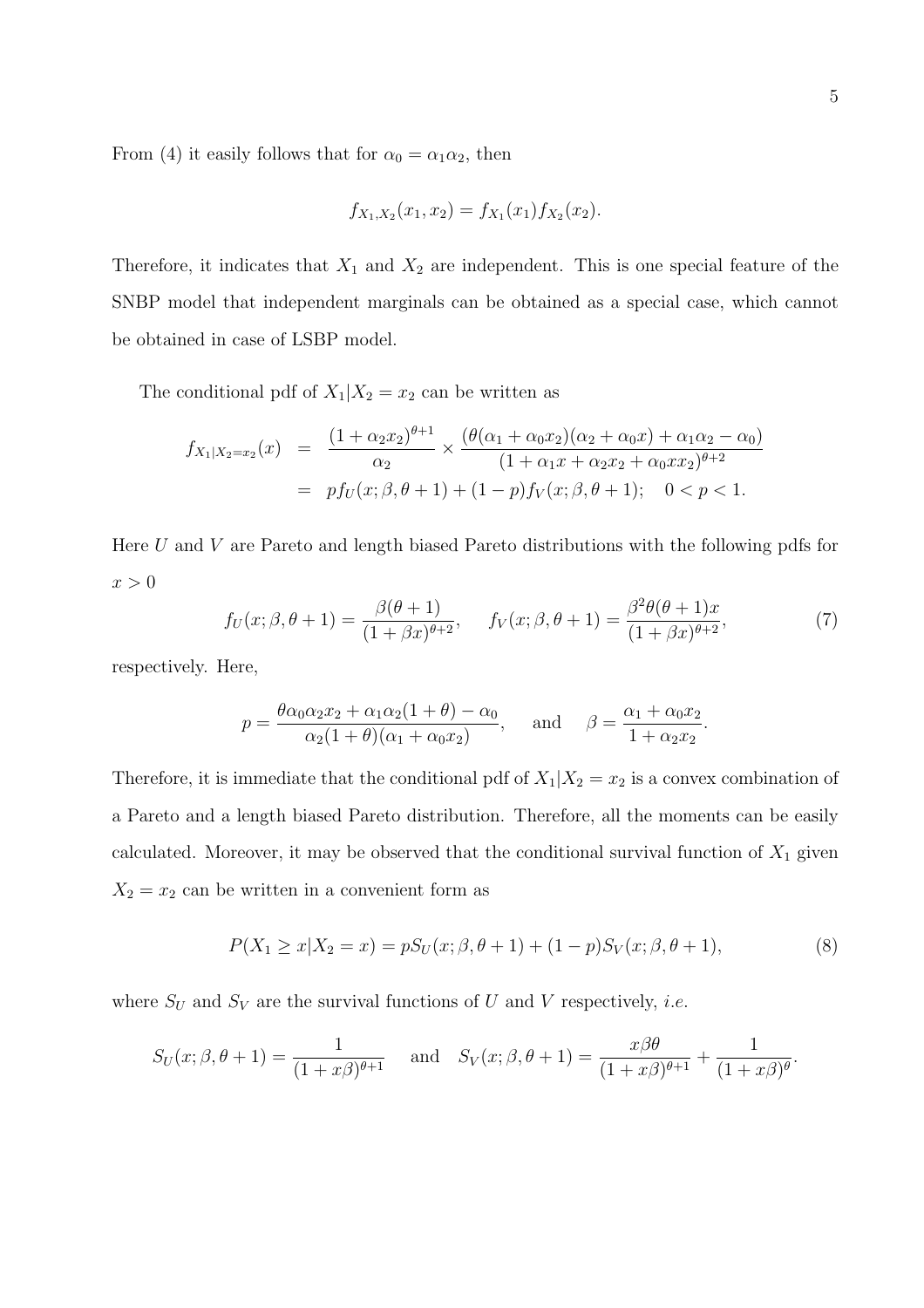Now we will describe how to generate samples from a SNBP distribution. Since Pareto distribution has an explicit survival function and the inversion is straight forward, the generation from a Pareto distribution is immediate. Now to generate samples from a length biased Pareto distribution note that for  $x > 0$ 

$$
f_V(x;\beta,\theta+1) = \frac{\beta^2 \theta(\theta+1)x}{(1+\beta x)^{\theta+2}} = (\theta+1) \times \frac{\beta x}{1+\beta x} \times \frac{\theta}{(1+\beta x)^{\theta+1}} \leq (\theta+1) f_U(x;\beta,\theta). \tag{9}
$$

Therefore, using the acceptance-rejection method from Pareto distribution, length biased Pareto random variate can be easily generated. Since  $X_2$  also has the Pareto distribution, the generation from SNBP can be easily carried out.

Now we discuss the correlation coefficient between  $X_1$  and  $X_2$ . It is clear that when  $\alpha_0 = \alpha_1 \alpha_2$ , the correlation coefficient  $\rho$  between  $X_1$  and  $X_2$  is 0, otherwise it cannot be obtained in explicit form. In Figure 1 we provide the correlation coefficient of  $X_1$  and  $X_2$ , for different values of  $\theta$  and  $\alpha_0$ , when  $\alpha_1 = \alpha_2 = 1$ . Some of the interesting points are as



Figure 1: The correlation coefficient  $\rho$  of  $X_1$  and  $X_2$  as a function  $\theta$ , when (i)  $\alpha_0 = 0$ , (ii)  $\alpha_0 = 0.5$ , (iii)  $\alpha_0 = 10.0$ , (iv)  $\alpha_0 = 25$ .

follows. When  $\alpha_0 < \alpha_1 \alpha_2$ ,  $\rho > 0$  and for  $\alpha_0 > \alpha_1 \alpha_2$ ,  $\rho < 0$ . When  $\alpha_0 = 0$ ,  $\rho \uparrow 1$ , as  $\theta \downarrow 0$ , and  $\rho \downarrow 0$  and  $\theta \uparrow \infty$ . For  $0 < \alpha_0 < \alpha_1 \alpha_2$ ,  $\rho \downarrow 0$ , as  $\theta \downarrow 0$ , and  $\rho \downarrow 0$  and  $\theta \uparrow \infty$ . Moreover, for  $\alpha_0 > \alpha_1 \alpha_2$ ,  $\rho \uparrow 0$ , as  $\theta \downarrow 0$ , and  $\rho \uparrow 0$  and  $\theta \uparrow \infty$ . When  $\alpha_0 > \alpha_1 \alpha_2$ ,  $\rho$  reaches a minimum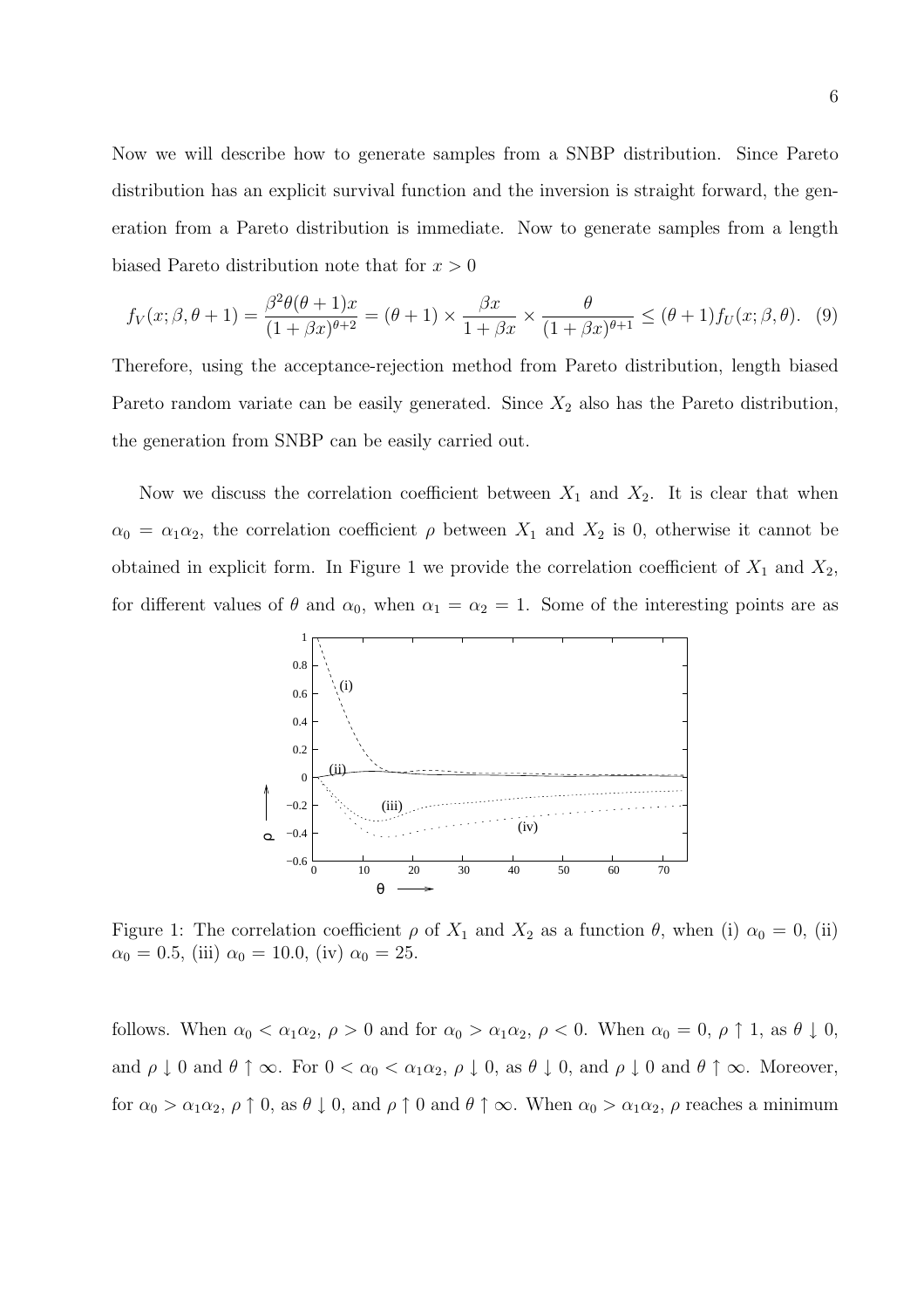as  $\theta$  varies from 0 to  $\infty$ . This minimum decrease as  $\alpha_0$  increases. It is our conjecture that as  $\theta \uparrow \infty$ , the minimum should decreases to -1. We could not show it in the Figure 1, as for very large  $\theta$  the computation of the correlation becomes a computationally challenging problem. Another important point should be pointed out that although for LSBP model only positive correlation between  $X_1$  and  $X_2$  can be achieved, for SNBP model a wide range of correlation (both positive and negative) between  $X_1$  and  $X_2$  can be obtained.

It may be mentioned that the Shannon entropy of  $\text{SNBP}(\alpha_0, \alpha_1, \alpha_2, \theta)$  cannot be obtained in explicit form, although it can be obtained explicitly in case of  $\text{LSBP}(\alpha_1, \alpha_2, \theta)$ , and it is as given below:

$$
H(\alpha_1, \alpha_2, \theta) = -\ln \theta - \ln(\theta + 1) - \ln \alpha_1 - \ln \alpha_2 - \frac{\theta + 2}{\theta} - \frac{\theta + 2}{\theta + 1}.
$$
 (10)

### 2.2 Ageing Properties and Bivariate Hazard Gradient

If  $(X_1, X_2) \sim \text{SNBP}(\alpha_0, \alpha_1, \alpha_2, \theta)$ , then for  $\alpha_0 \leq \alpha_1 \alpha_2$ , it can be easily shown that

$$
\frac{P(X_1 > x_1 + t, X_2 > x_2 + t)}{P(X_1 > x_1, X_2 > x_2)}
$$
\n(11)

increases in  $x_1$  and  $x_2$  for  $t > 0$ . Therefore, in this case  $(X_1, X_2)$  has the multivariate decreasing failure rate (MDFR) property. Moreover, in this case for all  $t, x_1, x_2 > 0$ 

$$
P(X_1 > x_1 + t, X_2 > x_2 + t) \ge P(X_1 \ge x_1, X_2 \ge x_2) \times P(X_1 \ge t, X_2 \ge t). \tag{12}
$$

Therefore, in this case  $(X_1, X_2)$  satisfies the new worse than used (MNWU) property.

Johnson and Kotz (1975) defined the bivariate hazard gradient as follows:

$$
h_{X_1,X_2}(x_1,x_2) = \left(-\frac{\partial}{\partial x_1}, -\frac{\partial}{\partial x_2}\right) \ln P(X_1 > x_1, X_2 > x_2). \tag{13}
$$

If  $(X_1, X_2) \sim \text{SNBP}(\alpha_0, \alpha_1, \alpha_2, \theta)$ , then for all values of  $x_1 > 0, x_2 > 0$ , both the components of  $h_{X_1,X_2}(x_1,x_2)$  are decreasing functions of  $x_1$  and  $x_2$ .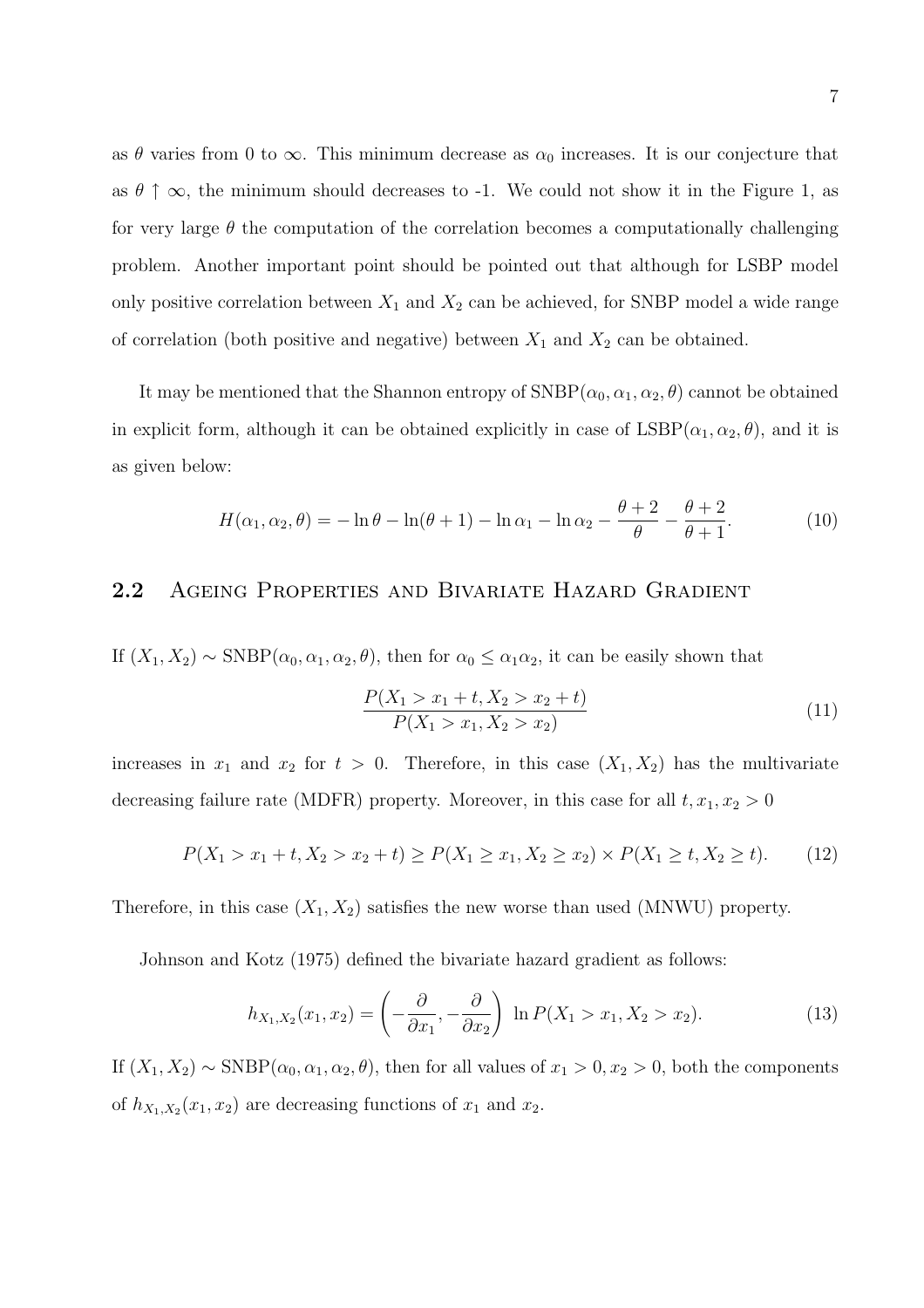### 2.3 ORDERING AND TOTAL POSITIVITY

If  $(X_1, X_2) \sim \text{SNBP}(\alpha_0, \alpha_1, \alpha_2, \theta)$  and  $(Y_1, Y_2)$ ,  $\sim \text{SNBP}(\beta_0, \beta_1, \beta_2, \xi)$ , and  $\alpha_0 \ge \beta_0$ ,  $\alpha_1 \ge \beta_1$ ,  $\alpha_2 \ge \beta_2$ ,  $\theta \ge \xi$ , then by using simple algebra it follows that for  $u_1 > 0, u_2 > 0$ 

$$
P(X_1 \ge u_1, X_2 \ge u_2) \le P(Y_1 \ge u_1, Y_2 \ge u_2).
$$

Therefore,  $(X_1, X_2) \leq_{st} (Y_1, Y_2)$ , *i.e.*,  $(X_1, X_2)$  is less than  $(Y_1, Y_2)$  in the usual stochastic ordering.

It is well known, see Marshall and Olkin (1979), that a random vector  $(X_1, X_2)$  has a total positivity of order two  $(TP_2)$  property, if and only if

$$
S_{X_1,X_2}(x_1,x_2)S_{X_1,x_2}(y_1,y_2) \leq S_{X_1,X_2}(u_1,u_2)S_{X_1,X_2}(v_1,v_2)
$$
\n
$$
(14)
$$

where

$$
u_1 = \max\{x_1, y_1\}, u_2 = \max\{x_2, y_2\}, v_1 = \min\{x_1, y_1\}, v_2 = \min\{x_2, y_2\}.
$$

If  $(X_1, X_2) \sim \text{SNBP}(\alpha_0, \alpha_1, \alpha_2, \theta)$  and  $\alpha_0 \leq \alpha_1 \alpha_2$ , then considering all possible cases namely (i)  $x_1 < x_2 < y_1 < y_2$ , (ii)  $x_1 < y_1 < x_2 < y_2$ , etc., it can be shown that if  $(X_1, X_2) \sim$ SNBP( $\alpha_0, \alpha_1, \alpha_2, \theta$ ) and  $\alpha_0 \leq \alpha_1 \alpha_2$ , then  $(X_1, X_2)$  satisfies (14). Therefore,  $(X_1, X_2)$  has TP<sup>2</sup> property.

#### 2.4 Dependence

Several notions of positive and negative dependence for multivariate distributions of varying degree of strengths are available in the literature, see for example Colangelo, Hu and Shaked (2008), Joe (1997), Balakrishnan and Lai (2009) and the references cited therein.

A random vector  $(X_1, X_2)$  is said to be positive upper orthant dependent if for all  $x_1 > 0$ and  $x_2 > 0$ 

$$
P(X_1 \ge x_1, X_2 \ge x_2) \ge P(X_1 \ge x_1)P(X_2 \ge x_2). \tag{15}
$$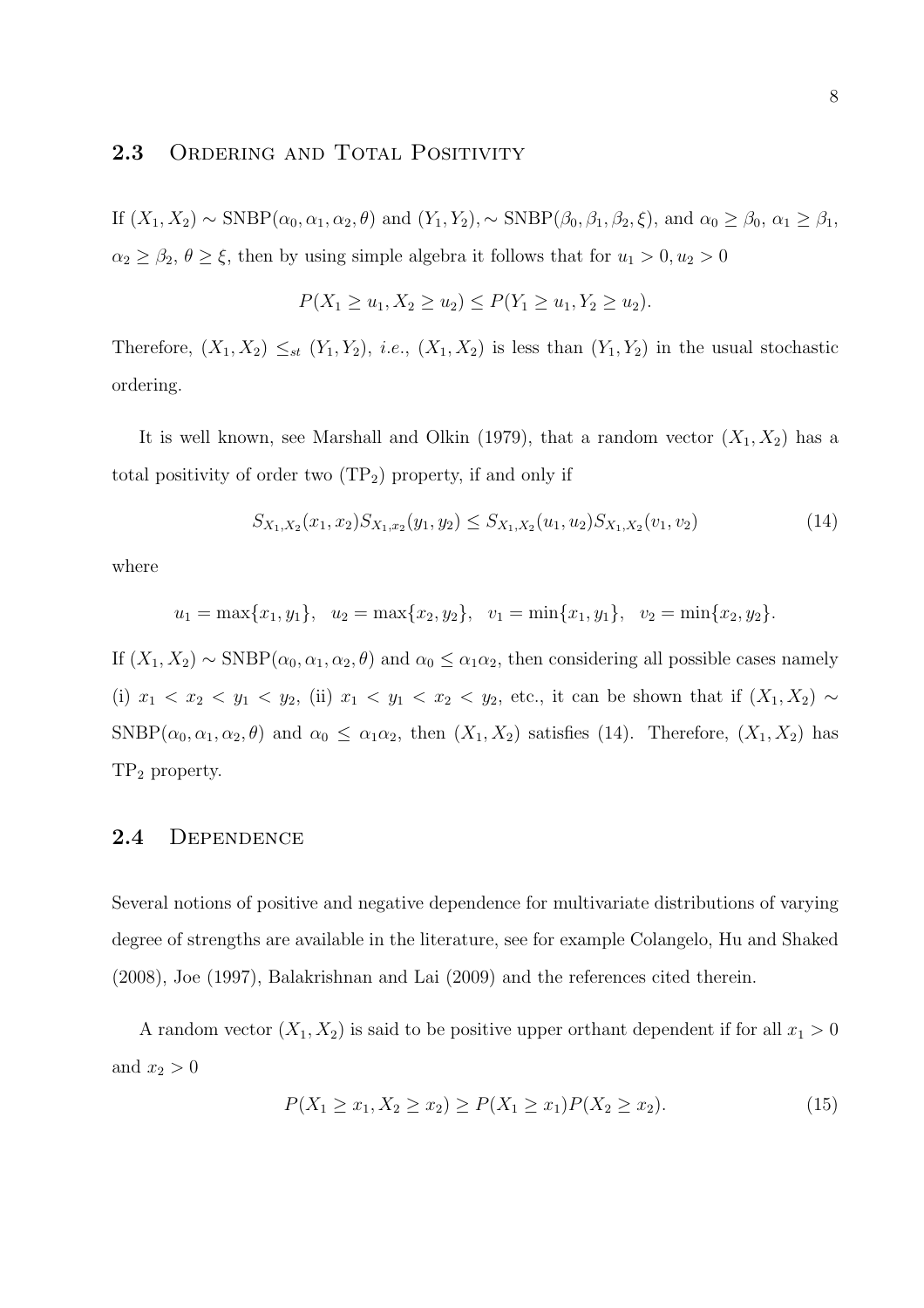If  $(X_1, X_2) \sim \text{SNBP}(\alpha_0, \alpha_1, \alpha_2, \theta)$ , then for  $\alpha_0 \leq \alpha_1 \alpha_2$ ,  $(X_1, X_2)$  satisfies (15). Therefore,  $(X_1, X_2)$  is positive upper orthant dependent.

A random vector  $(X_1, X_2)$  is said to have right tail increasing property if for  $i \neq j$ 

$$
P(X_i > x_i | X_j > x_j) \tag{16}
$$

is a non-decreasing in  $x_j$  for all  $x_i > 0$ . If  $(X_1, X_2) \sim$  SNBP $(\alpha_0, \alpha_1, \alpha_2, \theta)$ , then for  $\alpha_0 \le \alpha_1 \alpha_2$ ,  $(X_1, X_2)$  satisfies (16). Therefore,  $(X_1, X_2)$  has right tail increasing property.

Another bivariate dependence notion is the bivariate right corner set increasing (RCSI). A random vector  $(X_1, X_2)$  is said to have RCSI property if

$$
P(X_1 > x_1, X_2 > x_2 | X_1 > \tilde{x}_1, X_2 \ge \tilde{x}_2)
$$
\n(17)

increases in  $\tilde{x}_1, \tilde{x}_2$  for every choice of  $(x_1, x_2)$ . If  $(X_1, X_2) \sim \text{SNBP}(\alpha_0, \alpha_1, \alpha_2, \theta)$ , then for  $\alpha_0 \leq \alpha_1 \alpha_2$ ,  $(X_1, X_2)$  satisfies (17). Therefore,  $(X_1, X_2)$  has RCSI property.

#### 2.5 Defining Through Copula

Note that the SNBP distribution can be obtained using the copula function also. To every bivariate distribution function  $F_{X_1,X_2}$  with absolute marginal distribution functions  $F_{X_1}$  and  $F_{X_2}$ , corresponds a unique function  $C : [0,1] \times [0,1] \rightarrow [0,1]$ , called a copula such that

$$
F_{X_1,X_2}(x_1,x_2) = C\{F_{X_1}(x_1), F_{X_2}(x_2)\}, \quad \text{for} \quad (x_1,x_2) \in (-\infty, \infty) \times (-\infty, \infty). \tag{18}
$$

Conversely, it is possible to construct a bivariate distribution function having the desired marginal distributions and a chosen dependence structure, i.e. copula. For a given copula C, there exists a unique survival copula  $\overline{C}$ , such that

$$
\overline{C}(u, v) = u + v - 1 + C(1 - u, 1 - v)
$$
\n(19)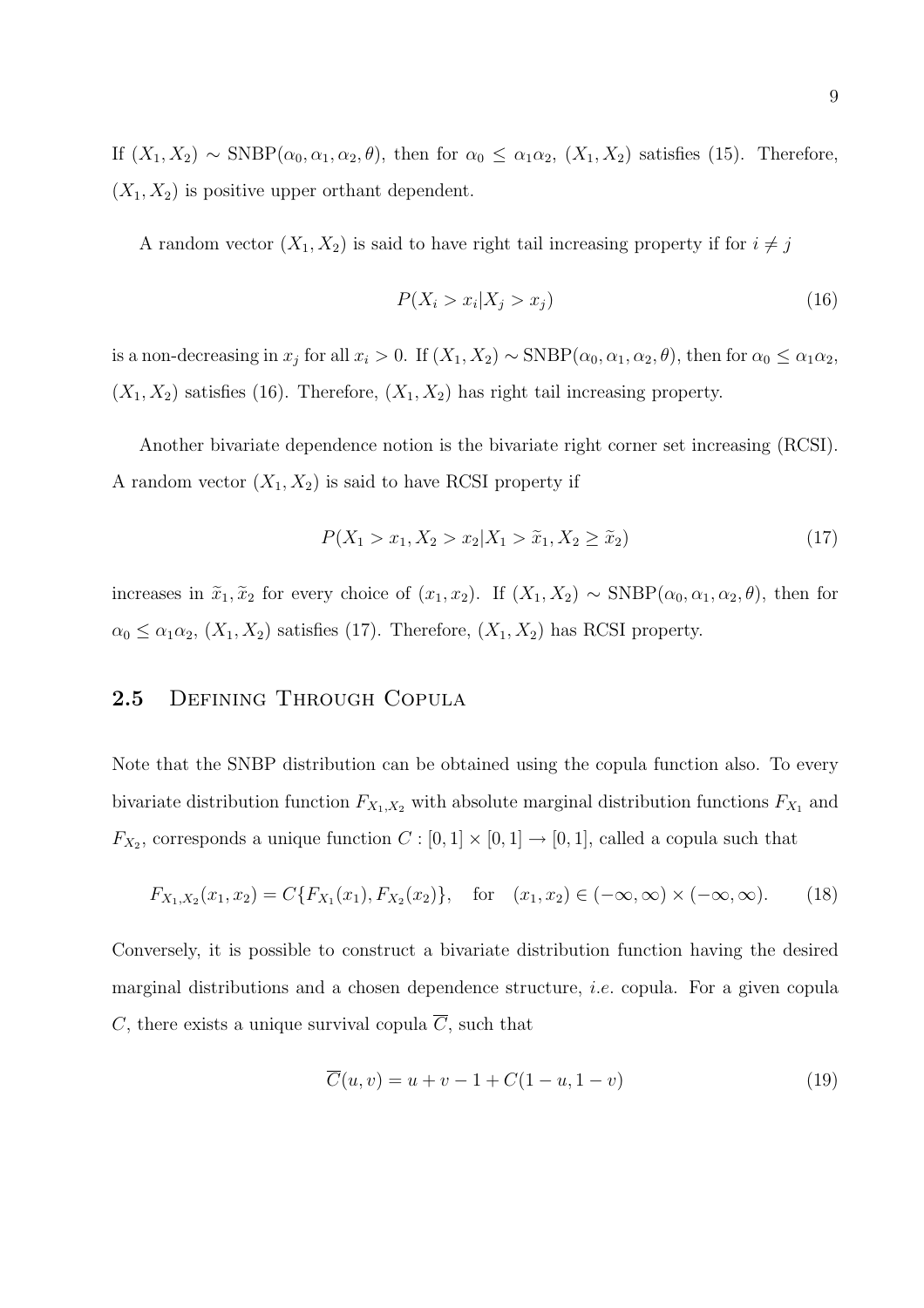and

$$
S_{X_1,X_2}(x_1,x_2) = \overline{C}(S_{X_1}(x_1), S_{X_2}(x_2)).
$$
\n(20)

Here  $S_{X_1,X_2}, S_{X_1}, S_{X_2}$  are the survival functions of  $F_{X_1,X_2}, F_{X_1}$  and  $F_{X_2}$  respectively, see Nelsen (2006) for details.

Let us consider the following survival copula

$$
\overline{C}(u,v) = \left[ u^{-1/\theta} + v^{-1/\theta} - 1 + \delta(u^{-1/\theta} - 1)(v^{-1/\theta} - 1) \right]^{-\theta}, \tag{21}
$$

for  $0 \le \delta \le (1 + \theta)$  and  $\theta > 0$ . Then for the survival functions

$$
S_{X_1}(x_1) = (1 + \alpha_1 x_1)^{-\theta}; \ x_1 > 0, \text{ and } S_{X_2}(x_2) = (1 + \alpha_2 x_2)^{-\theta}; \ x_2 > 0,
$$

and for the survival copula (21), the joint survival function of  $X_1$  and  $X_2$  becomes

$$
S_{X_1,X_2}(x_1,x_2) = (1 + \alpha_1 x_1 + \alpha_2 x_2 + \delta(\alpha_1 x_1)(\alpha_2 x_2))^{-\theta}.
$$
 (22)

It is immediate that for  $\alpha_0 = \delta \alpha_1 \alpha_2$ , (22) matches with (3).

### 2.6 Dependency Measures

In this subsection we explicitly calculate the medial correlation and the bivariate tail dependence using the copula property. The population version of the medial correlation coefficient for a pair  $(X_1, X_2)$  of continuous random variables was defined by Blomqvist (1950). If  $M_{X_1}$ and  $M_{X_2}$  denote the medians of  $X_1$  and  $X_2$  respectively, then  $M_{X_1,X_2}$ , the medial correlation coefficient of  $X_1$  and  $X_2$  is

$$
M_{X_1,X_2} = P[(X_1 - M_{X_1})(X_2 - M_{X_2}) > 0] - M_{X_1,X_2} = P[(X_1 - M_{X_1})(X_2 - M_{X_2}) < 0].
$$

It has been shown by Nelsen (2006) that the median correlation coefficient is a copula property, and  $M_{X_1,X_2} = 4C\left(\frac{1}{2}\right)$ 2  $\frac{1}{2}$ 2 ). Therefore, if  $(X_1, X_2)$  follows SNBP distribution, the medial correlation coefficient between  $X_1$  and  $X_2$  is  $4\left[2^{1/\theta+1} - 1 + \delta(2^{1/\theta} - 1)^2\right]$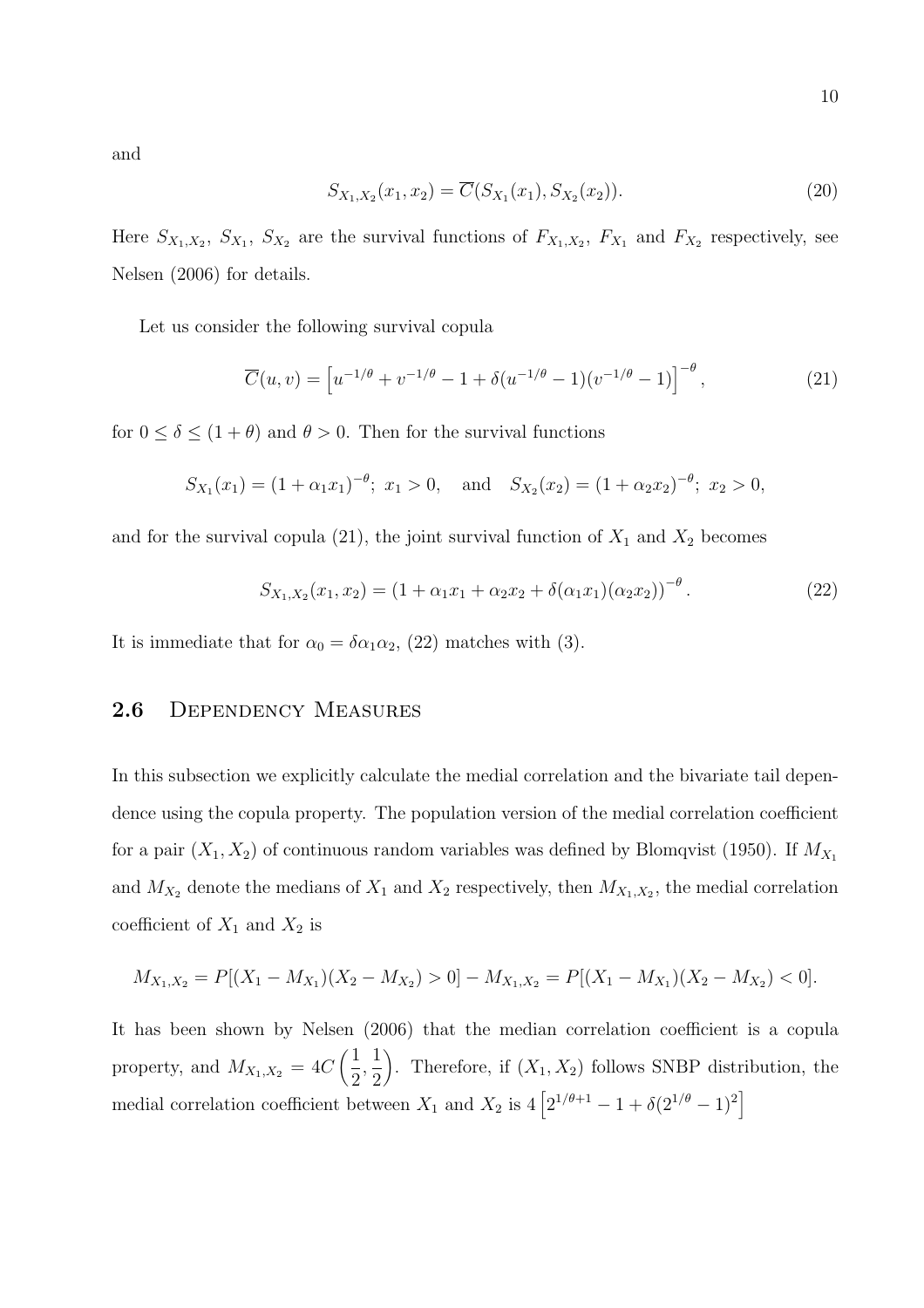The concept of bivariate tail dependence relates to the amount of dependence in the upper quadrant (or lower quadrant) tail of bivariate distribution, see Joe (1997, page 33). In terms of original random variables  $X_1$  and  $X_2$ , the upper tail dependence is defined as

$$
\chi = \lim_{z \to 1} P(X_2 \ge F_{X_2}^{-1}(z) | X_1 \ge F_{X_1}^{-1}(z)).
$$

Intuitively, the upper tail dependence exists, when there is a positive probability that some positive outliers may occur jointly. if  $\chi \in (0,1]$ , then  $X_1$  and  $X_2$  is said to be asymptotically dependent, and if  $\chi = 0$ , they are asymptotically independent. Coles, Hefferman and Tawn (1999) showed using copula function that

$$
\chi = \lim_{u \to 1} \frac{1 - 2u + C(u, u)}{1 - u}.
$$

In case of SNBP model it can be shown that  $\chi = 0$ , *i.e.*  $X_1$  and  $X_2$  are asymptotically independent.

### 3 STATISTICAL INFERENCE

#### 3.1 MAXIMUM LIKELIHOOD ESTIMATION

In this section we describe the maximum likelihood estimators (MLEs) of the unknown parameters of  $SNBP(\alpha_0, \alpha_1, \alpha_2, \theta)$ .

Suppose  $\{(x_{i1}, x_{i2}); i = 1, \dots, n\}$  is a random sample of size n from SNBP $(\alpha_0, \alpha_1, \alpha_2, \theta)$ . Based on the random sample, the log-likelihood function becomes;

$$
l(\alpha_0, \alpha_1, \alpha_2, \theta) = n \ln \theta + \sum_{i=1}^n \ln(\theta(\alpha_1 + \alpha_0 x_{2i})(\alpha_2 + \alpha_0 x_{1i}) + \alpha_1 \alpha_2 - \alpha_0)
$$

$$
-(\theta + 2) \sum_{i=1}^n \ln(1 + \alpha_1 x_{1i} + \alpha_2 x_{2i} + \alpha_0 x_{1i} x_{2i}). \tag{23}
$$

The MLEs of the unknown parameters can be obtained by maximizing (23) with respect to the unknown parameters  $\alpha_0$ ,  $\alpha_1$ ,  $\alpha_2$  and  $\theta$ , such that  $\alpha_1 > 0$ ,  $\alpha_2 > 0$ ,  $\theta > 0$ , and  $0 \le$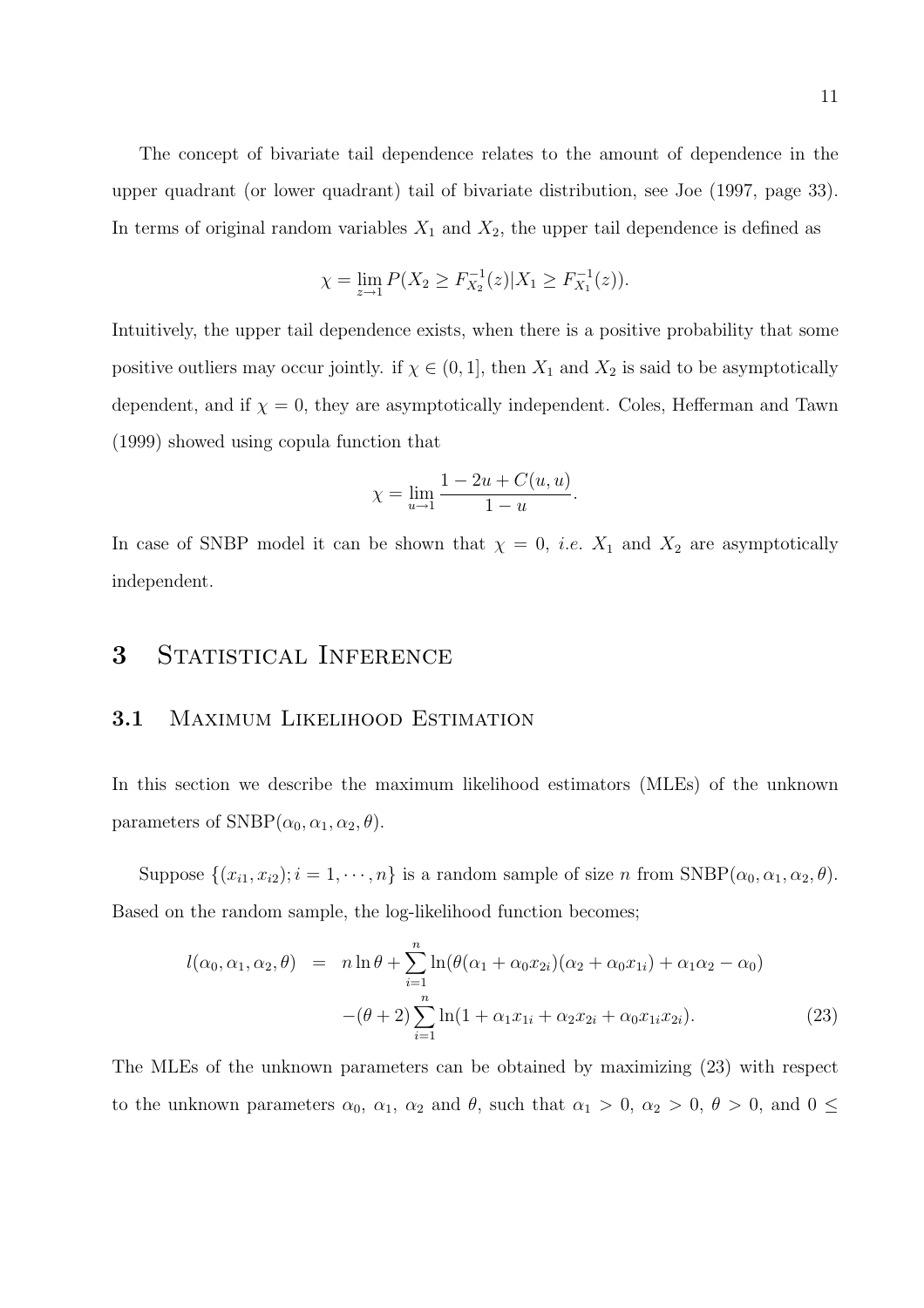$\alpha_0 < (\theta + 1)\alpha_1\alpha_2$ . To compute the MLEs, we need to solve a four dimensional optimization problem.

Alternatively, we propose to use a computationally efficient two-step estimation procedure as suggested by Xu (1996), see also Joe (1997, 2005) in this respect. In this two-step estimation procedure, the first stage involves the maximum likelihood from univariate marginals, and the second stage involves the maximum likelihood estimate of the dependence parameter, keeping the univariate parameters held fixed obtained from the first stage.

Using (18), the joint pdf of  $X_1$  and  $X_2$  can be written as

$$
f_{X_1,X_2}(x_1,x_2;\alpha_1,\alpha_2,\theta,\alpha_0) = c(F_{X_1}(x_1;\alpha_1,\theta),F_{X_2}(x_2;\alpha_2,\theta);\alpha) f_{X_1}(x_1;\alpha_1,\theta) f_{X_2}(x_2;\alpha_2,\theta)
$$
\n(24)

here  $c(\cdot, \cdot)$  is the copula density function obtained from survival copula as follows;

$$
c(u,v) = [g_1(u,v;\theta,\alpha_0) \times g_2(u,v;\theta,\alpha_0) - g_3(u,v;\theta,\alpha_0)] \times \frac{1}{\theta^2} (1-u)^{-\frac{1}{\theta}-1} (1-v)^{-\frac{1}{\theta}-1}, (25)
$$

where

$$
g_1(u, v; \theta, \alpha_0) = \theta(\theta + 1) \left( (1 - u)^{-\frac{1}{\theta}} + (1 - v)^{-\frac{1}{\theta}} - 1 + \delta((1 - u)^{-\frac{1}{\theta}} - 1)((1 - v)^{-\frac{1}{\theta}} - 1) \right)^{-(\theta + 2)}
$$
  
\n
$$
g_2(u, v; \theta, \alpha_0) = \left[ 1 + \delta((1 - u)^{-\frac{1}{\theta}} - 1) \right] \left[ 1 + \delta((1 - v)^{-\frac{1}{\theta}} - 1) \right]
$$
  
\n
$$
g_2(u, v; \theta, \alpha_0) = \delta\theta \left( (1 - u)^{-\frac{1}{\theta}} + (1 - v)^{-\frac{1}{\theta}} - 1 + \delta((1 - u)^{-\frac{1}{\theta}} - 1)((1 - v)^{-\frac{1}{\theta}} - 1) \right)^{-(\theta + 1)},
$$

and  $\delta = \frac{\alpha_0}{\alpha}$  $\frac{\alpha_0}{\alpha_1 \alpha_2}$  same as defined before.

Therefore, the log-likelihood function can be written as

$$
l(\alpha_1, \alpha_2, \theta, \alpha_0) = \sum_{i=1}^n \ln c(F_{X_1}(x_{1i}; \alpha_1, \theta), F_{X_2}(x_{2i}; \alpha_2, \theta); \alpha_0) + \sum_{i=1}^n \ln f_{X_1}(x_{1i}; \alpha_1, \theta) + \sum_{i=1}^n \ln f_{X_1}(x_{1i}; \alpha_1, \theta).
$$
\n(26)

The two-stage procedure works as follows: First obtain the estimates of  $\alpha_1, \alpha_2$  and  $\theta$ , by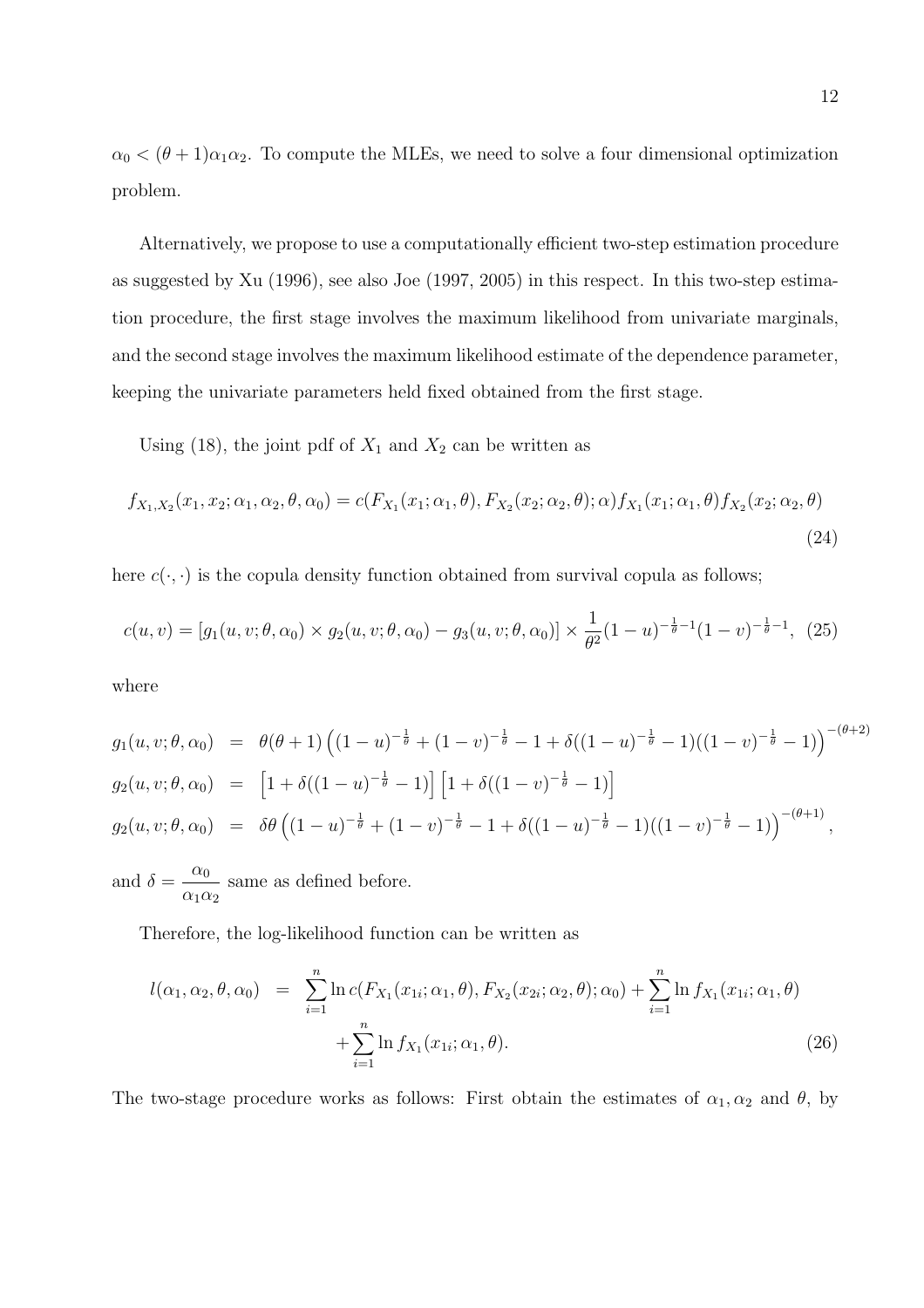maximizing

$$
g(\alpha_1, \alpha_2, \theta) = \sum_{i=1}^n \ln f_{X_1}(x_{1i}; \alpha_1, \theta) + \sum_{i=1}^n \ln f_{X_1}(x_{1i}; \alpha_1, \theta)
$$
  
=  $n(\ln \alpha_1 + \ln \alpha_2) + 2n \ln \theta - (\theta + 1) \sum_{i=1}^n \{\ln(1 + \alpha_1 x_{1i}) + \ln(1 + \alpha_2 x_{2i})\}.$  (27)

If  $\hat{\alpha}_1$ ,  $\hat{\alpha}_2$  and  $\hat{\theta}$  maximize (27), then at the second stage obtain the estimate of  $\alpha_0$  by maximizing

$$
h(\alpha_0) = \sum_{i=1}^n \ln c(F_{X_1}(x_{1i}; \widehat{\alpha}_1, \widehat{\theta}), F_{X_2}(x_{2i}; \widehat{\alpha}_2, \widehat{\theta}); \alpha_0)
$$
\n(28)

with respect to  $\alpha_0$ .

Note that for fixed  $\alpha_1, \alpha_2$  the function  $g(\alpha_1, \alpha_2, \theta)$  is maximized for

$$
\hat{\theta}(\alpha_1, \alpha_2) = \frac{2n}{\sum_{i=1}^n \{ \ln(1 + \alpha_1 x_{1i}) + \ln(1 + \alpha_2 x_{2i}) \}}.
$$
\n(29)

Hence,  $\hat{\alpha}_1$  and  $\hat{\alpha}_2$  can be obtained by maximizing  $g(\alpha_1, \alpha_2, \theta(\alpha_1, \alpha_2))$ , with respect to  $\alpha_1$ and  $\alpha_2$ . It involves solving a two-dimensional optimization problem. Therefore, two-stage estimation process involves solving a two-dimensional optimization and one-dimensional optimization problem. It saves significant amount of computational time. Two-stage estimators are consistent estimators of the unknown parameters. The asymptotic distribution of the two-stage estimators can be obtained in a routine manner as it has been obtained in Joe (2005), and it is not pursued here.

#### 3.2 TESTING OF HYPOTHESES

We would like to perform two testing of hypotheses problems.

PROBLEM 1: Testing whether  $X_1$  and  $X_2$  are independent or not, can be performed as follows:

$$
H_0: \alpha_0 = \alpha_1 \alpha_2 \quad vs. \quad H_1: \alpha_0 \neq \alpha_1 \alpha_2. \tag{30}
$$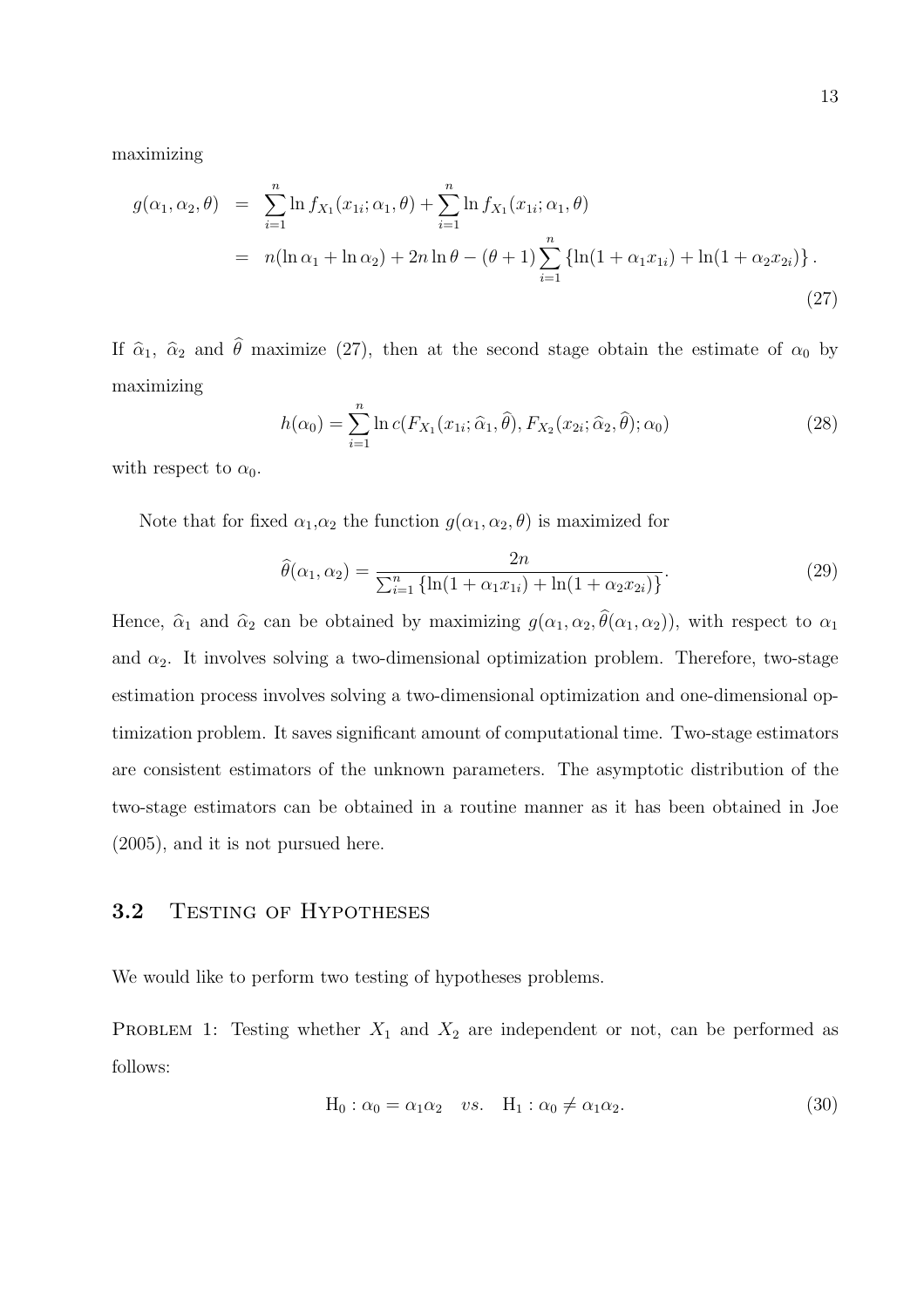Note that the MLEs of  $\alpha_1$ ,  $\alpha_2$  and  $\theta$  under  $H_0$  are same as the corresponding two-step estimators. The above testing of hypothesis problem can be performed using the standard likelihood ratio test, which has the asymptotic distribution as follows:

$$
2(l_{SNBP}(\hat{\alpha}_1, \hat{\alpha}_2, \hat{\theta}, \hat{\alpha}_0) - l_{SNBP}(\hat{\alpha}_1, \hat{\alpha}_2, \hat{\theta})) \longrightarrow \chi_1^2.
$$
 (31)

PROBLEM 2: If we would like to test whether the submodel LNBP can be used to analyze the data, the following test can be performed:

$$
H_0: \alpha_0 = 0
$$
 vs.  $H_1: \alpha_0 > 0.$  (32)

In this case since  $\alpha_0$  is in the boundary under the null hypothesis, the standard results do not work. But using Theorem 3 of Self and Liang (1987), it follows that

$$
2(l_{SNBP}(\hat{\alpha}_1, \hat{\alpha}_2, \hat{\theta}, \hat{\alpha}_0) - l_{LSBP}(\hat{\alpha}_1, \hat{\alpha}_2, \hat{\theta})) \longrightarrow \frac{1}{2} + \frac{1}{2}\chi_1^2.
$$
 (33)

## 4 DATA ANALYSIS

In this section we perform the analysis of two data sets (i) simulated data  $\&$  (ii) real data for illustrative purposes.

#### SIMULATED DATA:

A sample of size 30 has been generated from a SNBP(1,1,1,1) model, and it is presented in Table 1. We fit the SNBP model to the data set. We use the two step procedure as suggested in Section 3, and we obtain the estimates of  $\alpha_1$ ,  $\alpha_2$  and  $\theta$  by maximizing  $g(\alpha_1, \alpha_2, \theta)$ , and they are

$$
\hat{\alpha}_1 = 0.6081
$$
,  $\hat{\alpha}_2 = 1.0164$ ,  $\hat{\theta} = 1.8219$ .

Now we obtain the estimate of  $\alpha_0$  by argument maximum of  $h(x)$ . Because of the complicated nature of the function  $h(\cdot)$ , it is not possible to prove that the function is an unimodal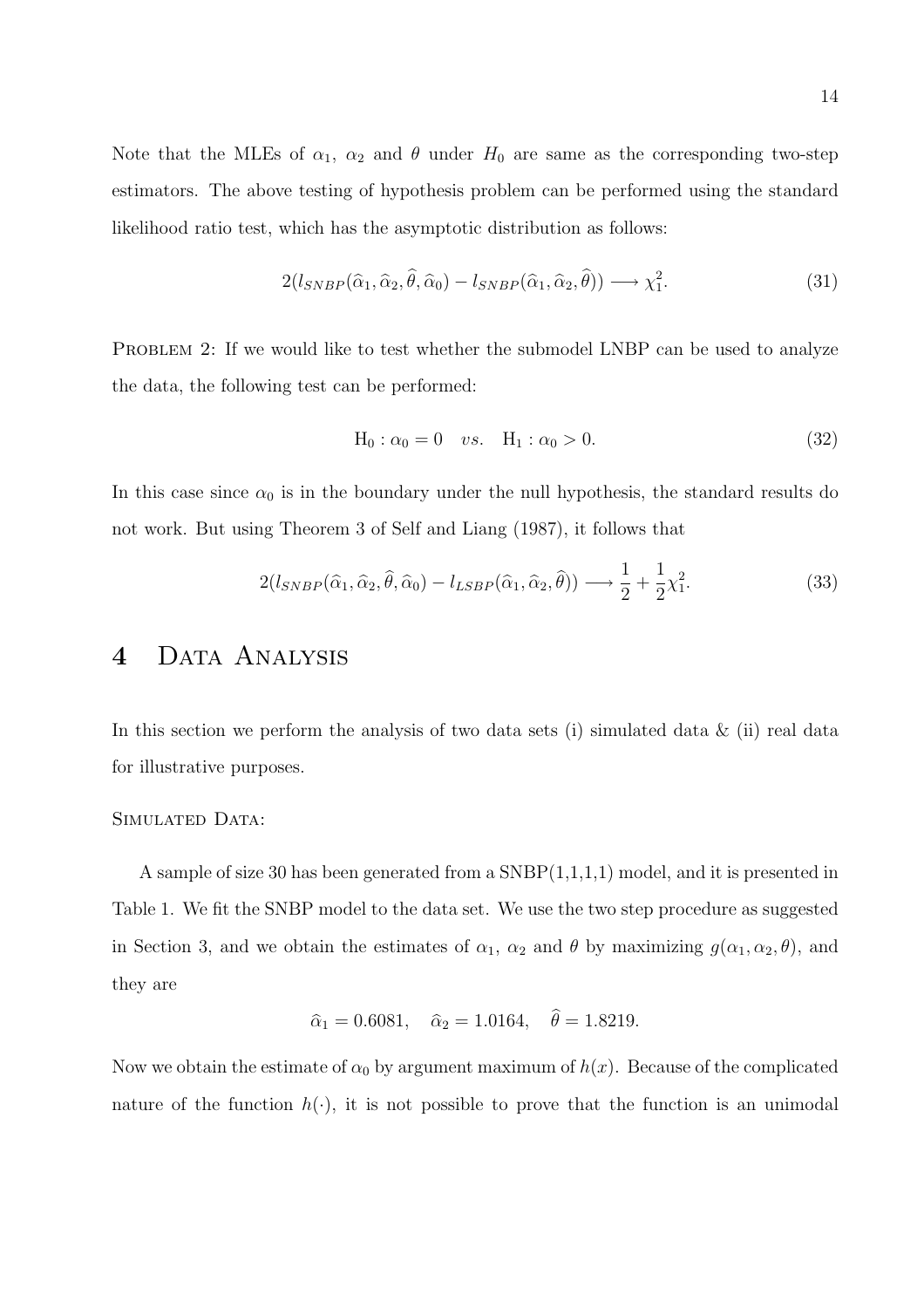| No. | $X_1$  | $X_2$ | No. | $X_1$  | $X_2$ | No. | $X_1$ | $X_2$ |
|-----|--------|-------|-----|--------|-------|-----|-------|-------|
|     |        |       |     |        |       |     |       |       |
| 1.  | 0.252  | 8.400 | 2.  | 1.105  | 0.458 | 3.  | 0.427 | 1.602 |
| 4.  | 12.491 | 2.383 | 5.  | 0.260  | 0.106 | 6.  | 0.240 | 1.769 |
| 7.  | 4.888  | 0.758 | 8.  | 0.870  | 0.572 | 9.  | 0.036 | 0.254 |
| 10. | 1.537  | 0.023 | 11. | 1.508  | 0.535 | 12. | 0.239 | 1.412 |
| 13. | 0.173  | 0.011 | 14. | 1.090  | 1.278 | 15. | 6.002 | 0.017 |
| 16. | 0.897  | 2.032 | 17. | 0.690  | 0.138 | 18. | 1.883 | 0.398 |
| 19. | 0.960  | 0.257 | 20. | 0.561  | 0.573 | 21. | 5.370 | 0.325 |
| 22. | 0.167  | 0.260 | 23. | 13.602 | 0.364 | 24. | 3.922 | 0.938 |
| 25. | 0.132  | 0.547 | 26. | 0.603  | 0.102 | 27. | 0.226 | 0.481 |
| 28. | 0.143  | 0.779 | 29. | 0.643  | 0.071 | 30. | 0.349 | 1.586 |

Table 1: The scores of Probability-I $(X_1)$  and Inference-I $(X_2)$ 

function. But Figure 2 shows that it is an unimodal function, and we obtain the estimate of  $\alpha_0$  as  $\hat{\alpha}_0 = 0.7185$ . We obtain the bootstrap confidence intervals of  $\alpha_1$ ,  $\alpha_2$ ,  $\theta$  and  $\alpha_0$ as (0.3938,0.8224), (0.5273,1.5055), (0.9328,2.7110), (0.3434,1.0936) respectively. We also



Figure 2: The plot of  $h(x)$  for the simulated data set.

compute the MLEs of the unknown parameters by direct maximization of the log-likelihood function, and the estimates are as follows:

$$
\hat{\alpha}_1 = 0.6333
$$
,  $\hat{\alpha}_2 = 1.0304$ ,  $\theta = 1.7864$ ,  $\hat{\alpha}_0 = 0.7545$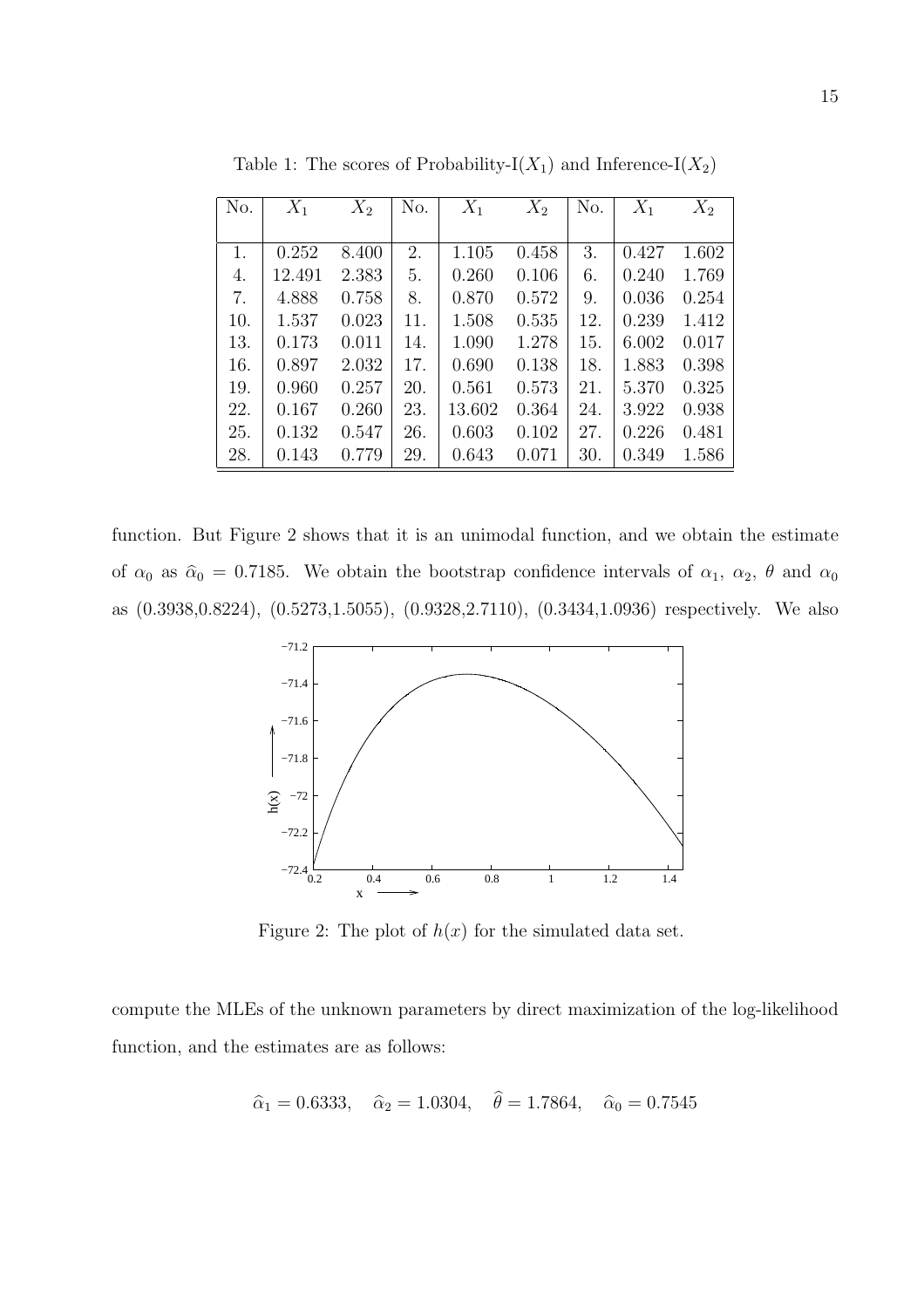| No. | Shock | Vibration | No. | Shock | Vibration | No. | Shock | Vibration |
|-----|-------|-----------|-----|-------|-----------|-----|-------|-----------|
|     |       |           |     |       |           |     |       |           |
| 1.  | 1889  | 1651      | 2.  | 2403  | 2048      | 3.  | 2119  | 1700      |
| 4.  | 1645  | 1627      | 5.  | 1976  | 1916      | 6.  | 1712  | 1713      |
| 7.  | 1943  | 1685      | 8.  | 2104  | 1820      | 9.  | 2983  | 2794      |
| 10. | 1745  | 1600      | 11. | 1710  | 1591      | 12. | 2046  | 1907      |
| 13. | 1840  | 1841      | 14. | 1867  | 1685      | 15. | 1859  | 1649      |
| 16. | 1954  | 2149      | 17. | 1325  | 1170      | 18. | 1419  | 1371      |
| 19. | 1828  | 1634      | 20. | 1725  | 1594      | 21. | 2276  | 2189      |
| 22. | 1899  | 1614      | 23. | 1633  | 1513      | 24. | 2061  | 1867      |
| 25. | 1856  | 1493      | 26. | 1727  | 1412      | 27. | 2168  | 1896      |
| 28. | 1655  | 1675      | 29. | 2326  | 2301      | 30. | 1490  | 1382      |

Table 2: Two different stiffness measurements of 30 boards

The log-likelihood values based on two-stage estimators and the MLEs are -71.353 and -71.349 respectively. It shows that the two stage estimators are very close to the corresponding MLEs.

#### STIFFNESS DATA

This data set represents the two different measurements of stiffness, 'Shock' and 'Vibration' of each of 30 boards. The first measurement (Shock) involves sending a shock wave down the board and the second measurement (Vibration) is determined while vibrating the board. The data set was originally from William Galligan, and it has been reported in Johnson and Wichern (1992), and for convenience it is presented in Table 2.

We fit the SNBP model to this data set, and the two-step procedure provides the estimates of  $\alpha_1$ ,  $\alpha_2$  and  $\theta$  as

$$
\hat{\alpha}_1 = 0.0321
$$
,  $\hat{\alpha}_2 = 0.0292$ ,  $\hat{\theta} = 18.3438$ .

With the above estimated values of  $\alpha_1$ ,  $\alpha_2$  and  $\theta$ ,  $h(x)$  is provided in Figure 3. From the unimodal  $h(x)$ , we obtain the estimate of  $\alpha_0$  as  $\hat{\alpha}_0 = 0.0154$ , and the associated log-likelihood value is -96.5098. The 95% confidence intervals of  $\alpha_1, \alpha_2, \theta$  and  $\alpha_0$  become (0.0196,0.0446),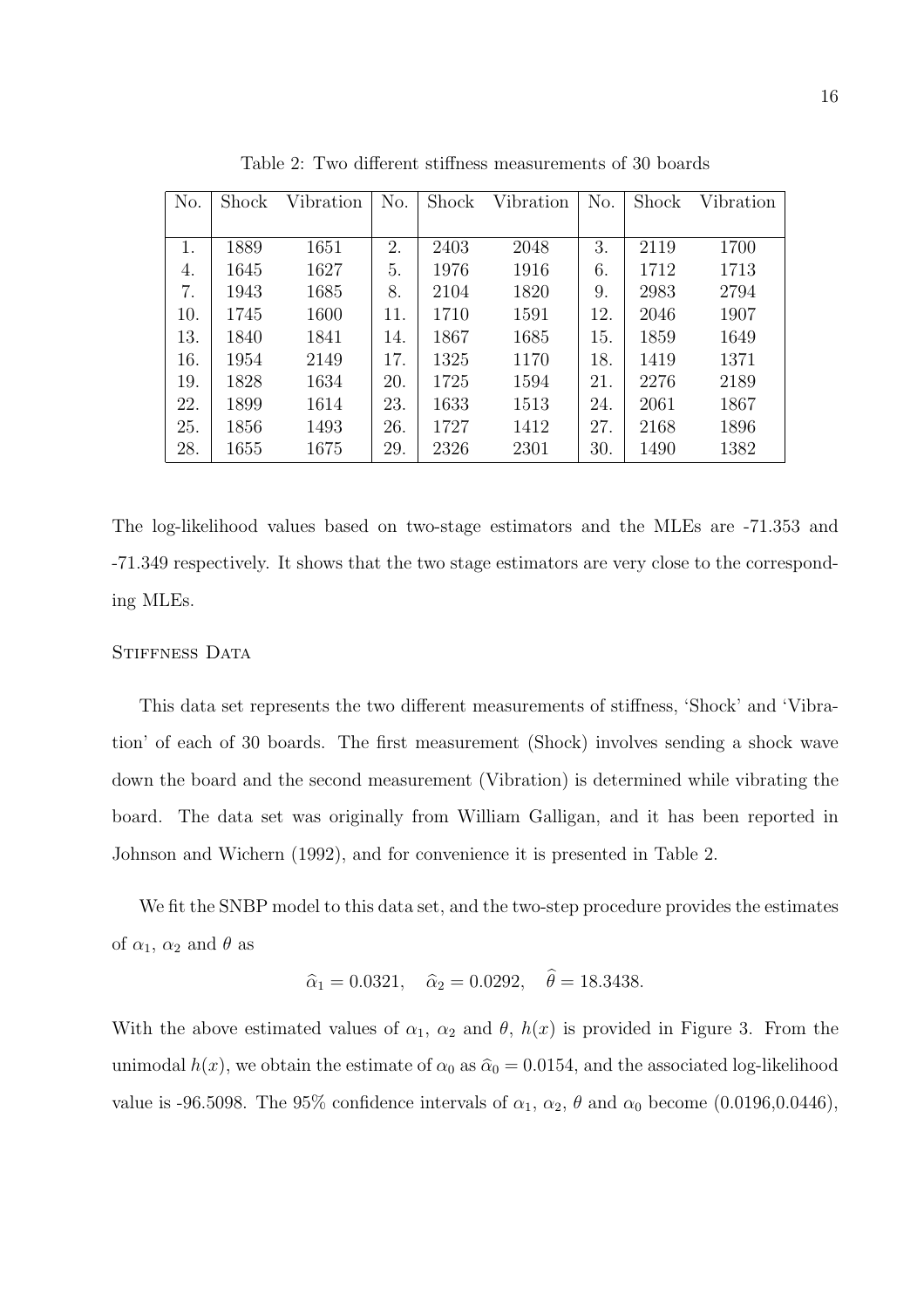

Figure 3: The plot of  $h(x)$  for stiffness data set.

We perform the test (30), and obtain the log-likelihood value under the null hypothesis as  $-96.951$ , hence the test statistic is 0.884. The associate p value lies between 0.4 and 0.7. Therefore, we cannot reject the null hypothesis. AIC or BIC also suggests that the independent Pareto marginals as the preferred model than the SNBP model.

## 5 COMPETING RISKS

#### 5.1 MODEL ASSUMPTIONS AND ESTIMATION

In many life testing experiments, often the failure of items may be associated to more than one cause of failures. In such a case an investigator is often interested with the assessment of a specific risk in presence of other risk factors. In the Statistical literature it is known as the competing risk model. In analyzing the competing risks model, ideally the data consist of a failure time and an indicator denoting the cause of failure. The 'risk factors' in some sense competing with each other for the failure of the experimental unit. An extensive amount of work has been done in the Statistical literature on competing risk model, interested readers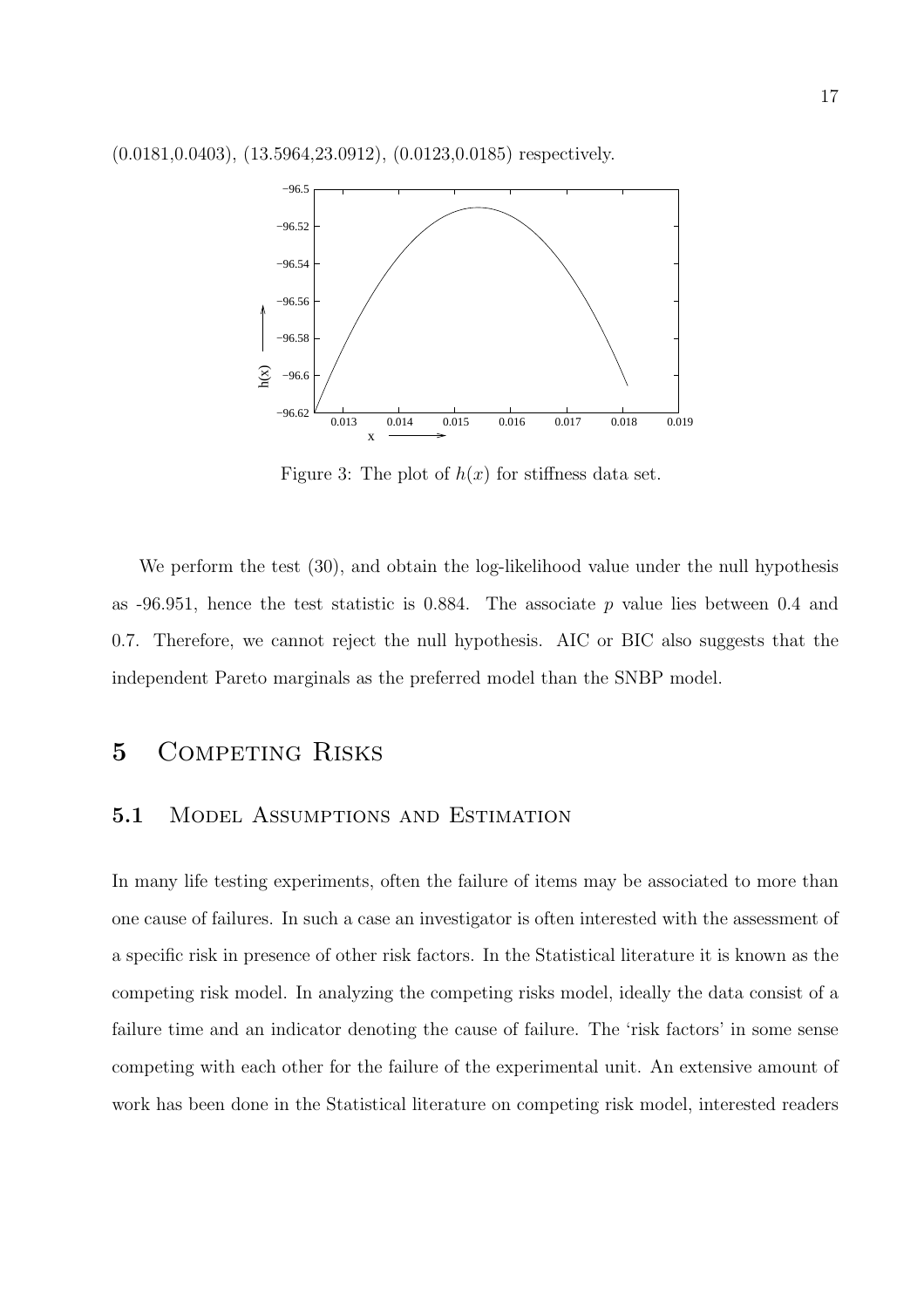may have a look at the excellent monograph by Crowder (2001) in this respect.

A typical competing risk data will be of the form  $(T, \Delta)$ , here T denotes the failure time and  $\Delta$  denotes the cause of failure. Here  $T \geq 0$  is a non-negative random variable and  $\Delta$  can take values  $1 \cdots, m$ , where m denotes the total number of cause of failures. To analyze competing risks data, the cause of failure may be assumed to be independent or dependent. Cox  $(1959)$  proposed the latent failure time models, and in that case T can be written as  $T = \min\{X_1, \dots, X_m\}$ , where  $X_1, \dots, X_m$  denote the latent failure times of m different causes. It is well known that there is an identifiability issue associated with the competing risk model related to the dependence and independence of the failure time models. It has been observed, see for example Crowder (2001), that based on the available competing risk data, it is not possible to test the independence of the latent failure time distributions. Although, in many practical situations, it may not be reasonable to assume that the latent failure times to be independent.

For simplicity, we assume  $m = 2$ . In case of  $m = 2$ , an extensive amount of work has been done assuming different bivariate distributions on  $(X_1, X_2)$ . It is also observed by Basu and Ghosh (1981) that in some cases all the parameters may not be identifiable. In this case it is assumed that  $(X_1, X_2)$  has a SNBP $(\alpha_0, \alpha_1, \alpha_2, \theta)$  distribution. Based on the above assumption, the joint pdf of  $(T, \Delta)$  is

$$
f_{T,\Delta}(t,1) = f_{X_1}(t) \times P(X_2 \ge t | X_1 = t)
$$
  
\n
$$
= \frac{\alpha_1 \theta}{(1 + \alpha_1 t)^{\theta+1}} \times \left( p_1 \frac{1}{(1 + \beta_1 t)^{\theta+1}} + (1 - p_1) \left\{ \frac{\beta_1 t \theta}{(1 + t \beta_1)^{1+\theta}} + \frac{1}{(1 + t \beta_1)^{\theta}} \right\} \right),
$$
  
\n
$$
f_{T,\Delta}(t,2) = f_{X_2}(t) \times P(X_1 \ge t | X_2 = t)
$$
  
\n
$$
= \frac{\alpha_2 \theta}{(1 + \alpha_2 t)^{\theta+1}} \times \left( p_2 \frac{1}{(1 + \beta_2 t)^{\theta+1}} + (1 - p_2) \left\{ \frac{\beta_2 t \theta}{(1 + t \beta_2)^{1+\theta}} + \frac{1}{(1 + t \beta_2)^{\theta}} \right\} \right),
$$

here

$$
p_1 = \frac{\theta \alpha_0 \alpha_1 t + \alpha_1 \alpha_2 (1 + \theta) - \alpha_0}{\alpha_1 (1 + \theta)(\alpha_2 + \alpha_0 t)}, \qquad \beta_1 = \frac{\alpha_2 + \alpha_0 t}{1 + \alpha_1 t}
$$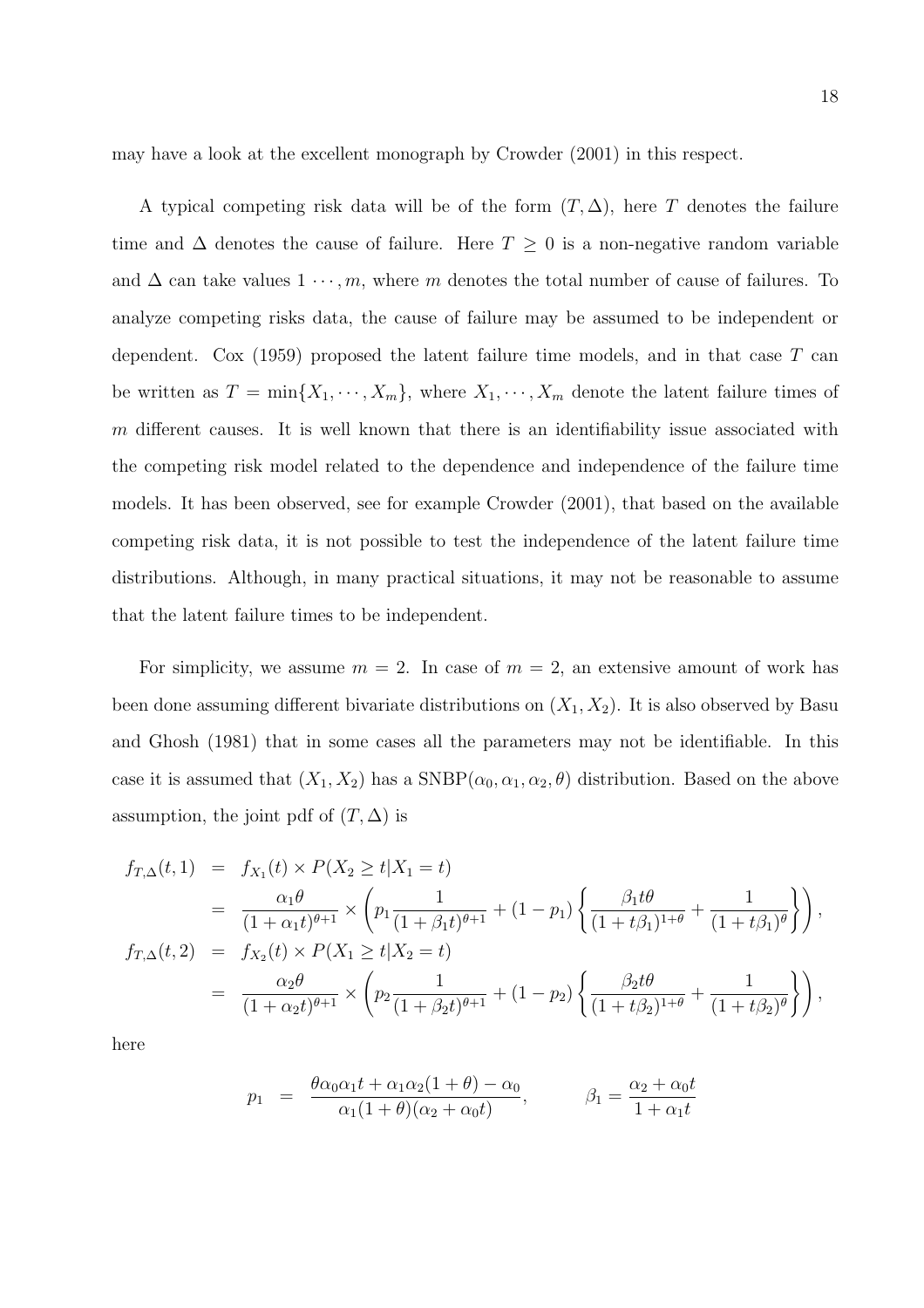$$
p_2 = \frac{\theta \alpha_0 \alpha_2 t + \alpha_1 \alpha_2 (1 + \theta) - \alpha_0}{\alpha_2 (1 + \theta)(\alpha_1 + \alpha_0 t)}, \qquad \beta_2 = \frac{\alpha_1 + \alpha_0 t}{1 + \alpha_2 t}.
$$

Following the same approach as in Basu and Ghosh (1978), it is observed that all the four parameters are identifiable.

Now we would like to consider the maximum likelihood estimation of the unknown parameters, based on the available data. In this paper we consider three possible types of observations which are available to us, namely (i)  $(t, 1)$ , (ii)  $(t, 2)$  and (iii)  $(t, 0)$ . Here (i) and (ii) mean that the failure has taken place at the time point  $t$  due to cause 1 and cause 2 respectively. The observation  $(t, 0)$  means that the failure has not taken place at t, but it has been censored at  $t$ .

It is assumed that we have the following observations;

$$
\mathcal{D} = \{(t_i, \delta_i); i = 1, \cdots, n\}.
$$
\n
$$
(34)
$$

If we denote

$$
I_0{i; \delta_i = 0},
$$
  $I_1 = {i; \delta_i = 1},$   $I_2 = {i; \delta_i = 2},$ 

the likelihood function of the observation becomes;

$$
l(\mathcal{D}|\alpha_0,\alpha_1,\alpha_2,\theta) = \prod_{i\in I_0} S_T(t_i) \times \prod_{i\in I_1} f_{T,\Delta}(t_i,1) \times \prod_{i\in I_2} f_{T,\Delta}(t_i,2),\tag{35}
$$

where

$$
S_T(t) = P(\min\{X_1, X_2\} > t) = \frac{1}{(1 + \alpha_1 t + \alpha_2 t + \alpha_0 t^2)^{\theta}}; \quad t > 0.
$$

Therefore, the MLEs of the unknown parameters can be obtained by maximizing (35) with respect to the unknown parameters. They cannot be obtained explicitly, we need to use some optimization algorithm to solve this maximization problem.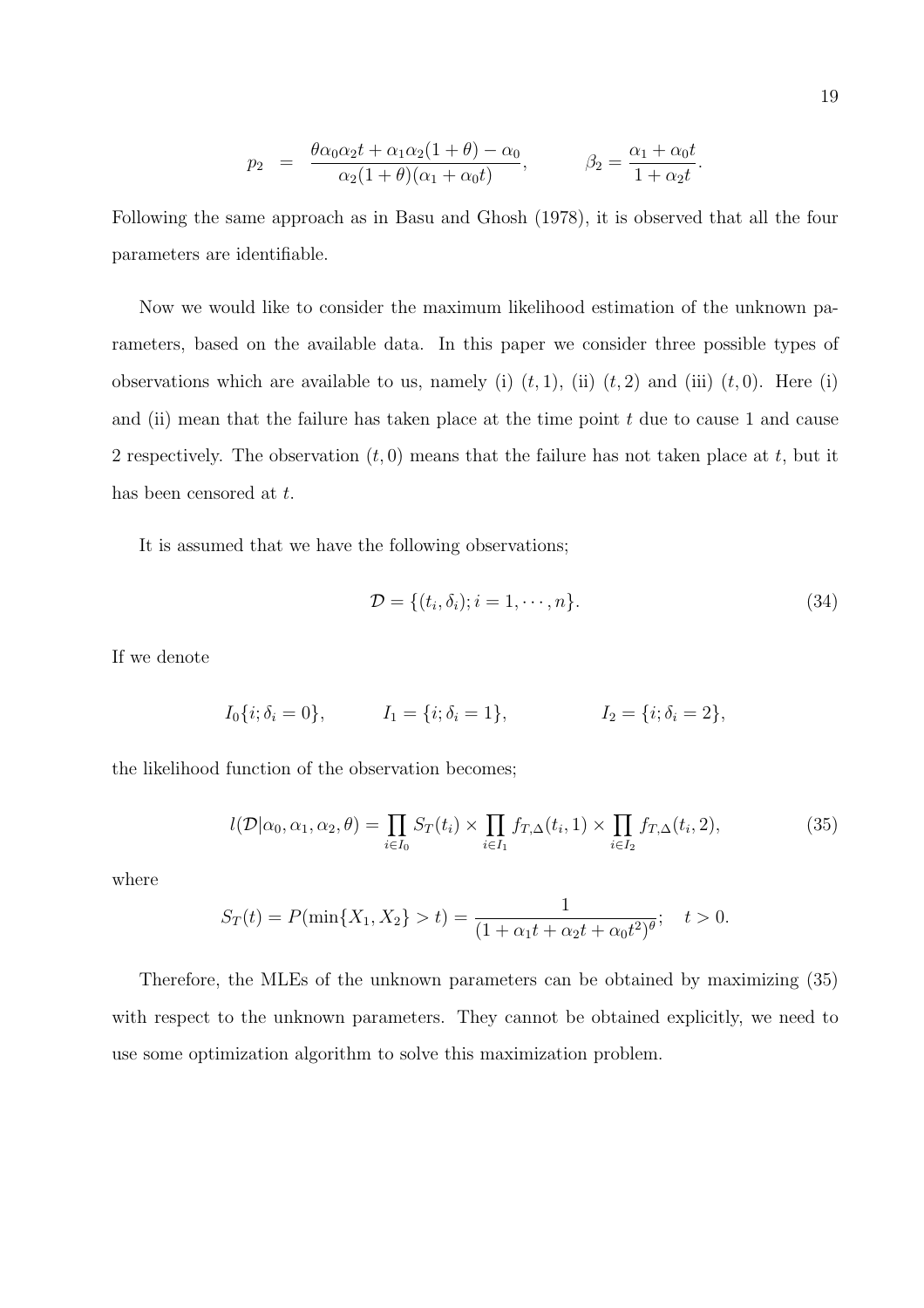### 5.2 DATA EXAMPLE

In this section we have taken one real-life data set from Lawless (1982), and will use the SNLP model to analyze the data. The data set consists of failure times or censoring times for 36 appliances subjected to an automated life test. Failures are mainly classified into 18 different modes, though among 33 observed failures only 7 modes are present and only model 6 and 9 appear more than once. We are mainly interested about the failure mode 9. The data consist of two causes of failures,  $\delta = 1$  (failure mode 9),  $\delta = 2$  (all other failure modes) and  $\delta = 0$  indicates that the data are censored at that time point. The data are given below:

DATA SET: (11,2), (35,2), (49,2), (170,2), (329,2), (381,2), (708,2) (958,2), (1062,2), (1167,1),  $(1594,2), (1925,1), (1990,1), (2223,1), (2327,2), (2400,1), (2451,2), (2471,1), (2551,1), (2565,0),$  $(2568,1), (2694,1), (2702,2), (2761,2), (2831,2), (3034,1), (3059,2), (3112,1), (3214,1), (3478,1),$  $(3504,1), (4329,1), (6367,0), (6976,1), (7846,1), (13403,0).$ 

In this case  $n = 36$ ,  $|I_0| = 3$ ,  $|I_1| = 17$ ,  $|I_2| = 16$ . The MLEs of the unknown parameters are as follows  $\hat{\alpha}_0 = 0.000074$ ,  $\hat{\alpha}_1 = 0.000340$ ,  $\hat{\alpha}_2 = 0.00454$ ,  $\hat{\theta} = 0.43103$  with the log-likelihood value = -276.757. We also fit the LSBP model and obtain the MLEs as  $\hat{\alpha}_1 = 0.00019$ ,  $\hat{\alpha}_2 =$ 0.00272,  $\hat{\theta} = 0.46688$  and the log-likelihood value = -276.929. Therefore, in this case if we want to test the hypothesis

$$
H_0: \text{LNBP}, \ \ vs. \ \ H_1: \text{SNBP}
$$

we cannot reject the null hypothesis. Similarly AIC or BIC also indicate that LNBP as the preferred model.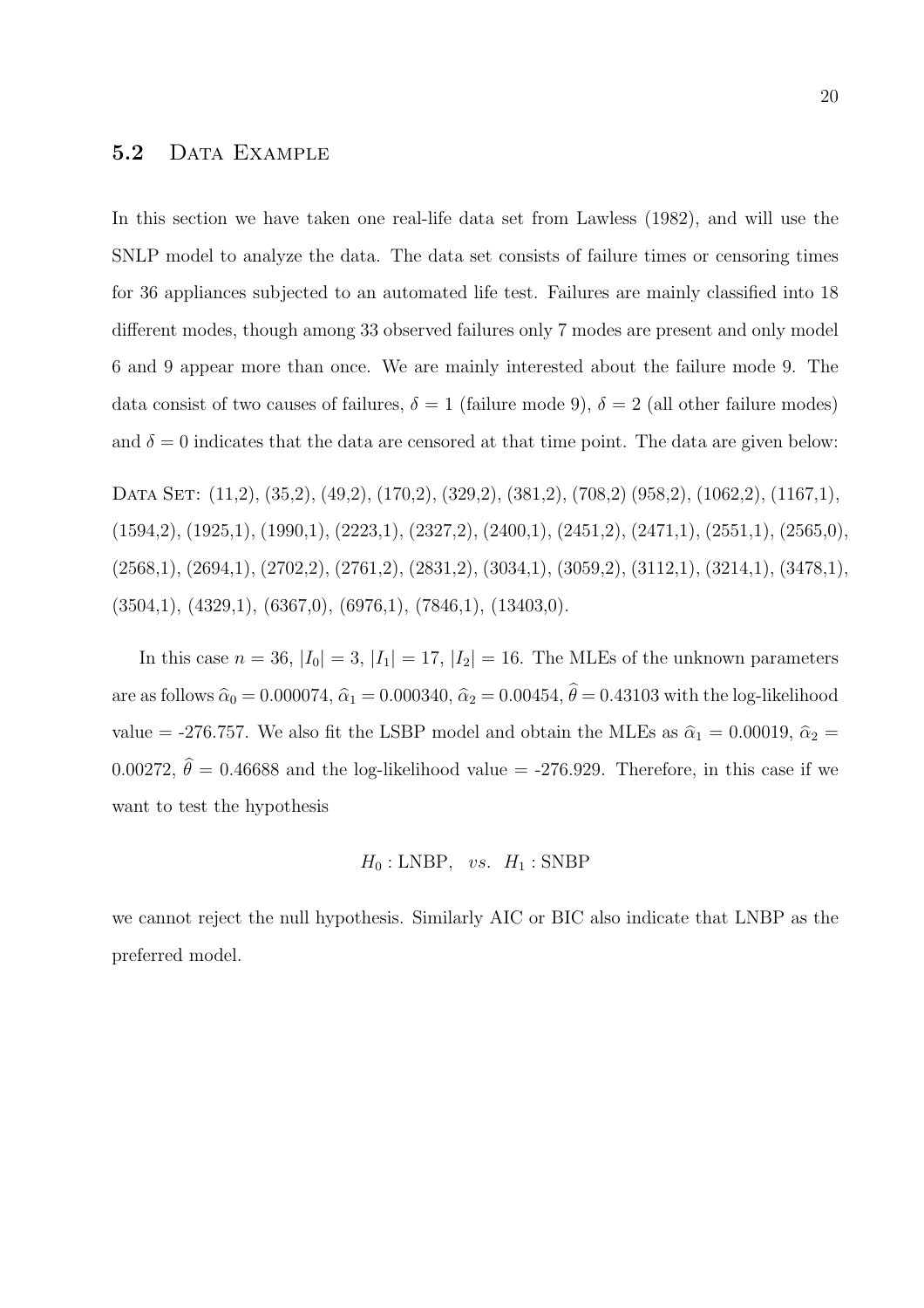# 6 Some Possible Extensions

Now we will discuss some of the generalizations of the proposed model. First note that although SNBP model has been defined so that its marginals are Pareto distribution, but using the copula structure as it has been mentioned in Section 2, it can be seen that a more general class of distributions can be easily obtained. The following definition will be useful for further development.

DEFINITION: A class of distribution functions  $F(\cdot; \theta)$ ;  $\theta > 0$ , is called a proportional hazard class if

$$
S(x; \theta) = (S_0(x))^{\theta}; \quad x \ge 0,
$$

where  $S(x; \theta) = 1 - F(x; \theta)$ , is the survival function of  $F(\cdot; \theta)$  and  $S_0(x) = 1 - F_0(x)$  is the survival function of the base distribution function  $F_0(\cdot)$ .

Note that they are called the proportional hazard class of distributions as the hazard function of any member of this family is proportional to the hazard function of the base distribution function. For example (i) exponential distribution  $(S_0(x) = e^{-x})$ , (ii) Weibull distribution  $(S_0(x) = e^{-x^{\alpha}}; \alpha > 0)$ , (iii) Burr Type XII distribution  $(S_0(x) = (1+x^{\alpha})^{-1}; \alpha >$ 0) and (iv) Pareto distribution  $(S_0(x) = (1 + \alpha x)^{-1}; \alpha > 0)$  are proportional hazard class of distributions.

Now more general class of distributions can be obtained by replacing  $S_{X_1}(\cdot)$  and  $S_{X_2}(\cdot)$ as proportional hazard class of distribution functions. Suppose for  $x > 0$ ,

$$
S_{X_1}(x; \theta) = (S_1(x))^{\theta}
$$
 and  $S_{X_2}(x; \theta) = (S_2(x))^{\theta}$ ,

where  $S_1(\cdot)$  and  $S_2(\cdot)$  are two base distribution functions of the family  $S_{X_1}(\cdot;\theta)$  and  $S_{X_2}(\cdot;\theta)$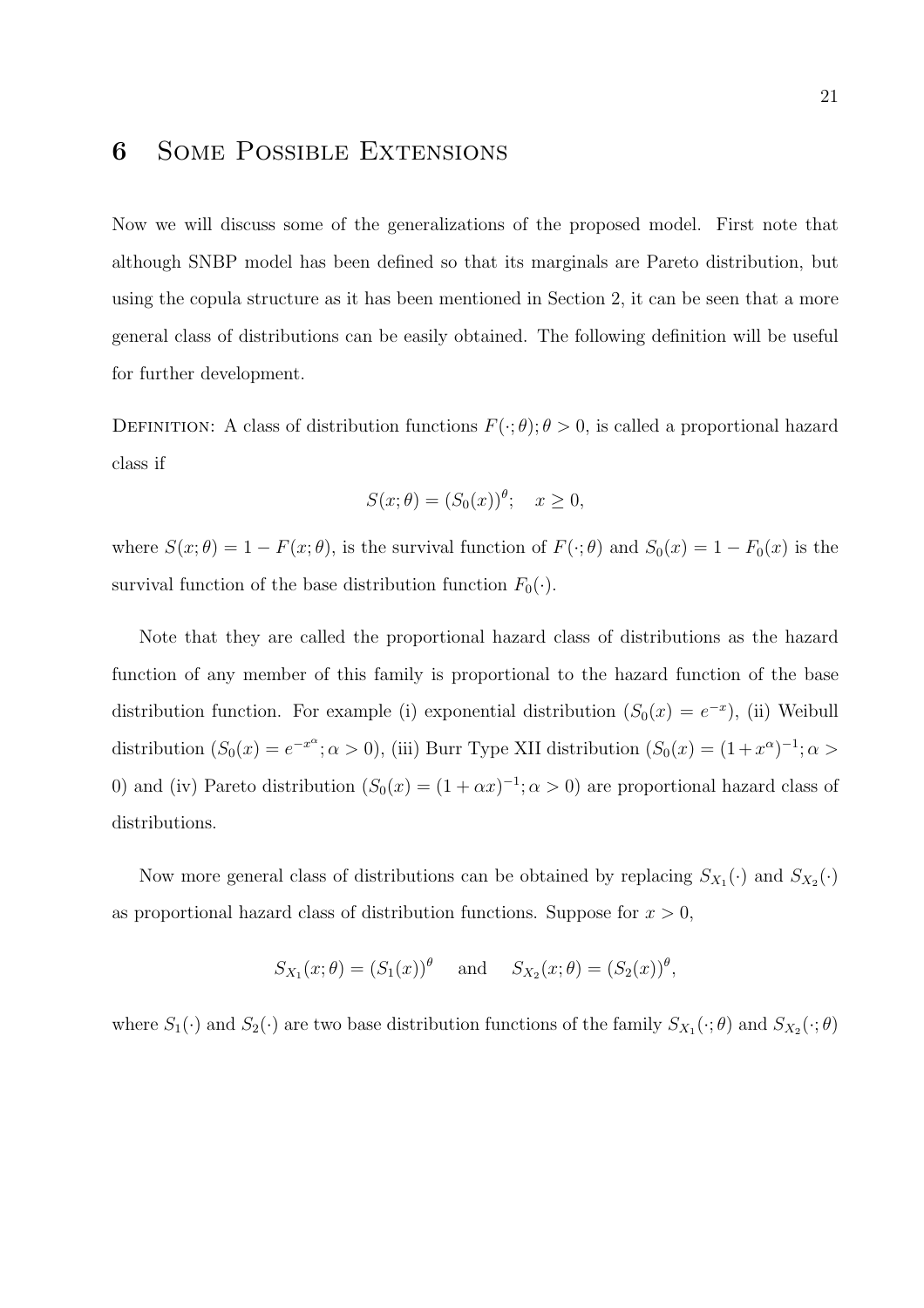respectively. Now consider the following survival function of  $X_1$  and  $X_2$ 

$$
S_{X_1,X_2}(x_1,x_2) = ((S_1(x_1))^{-1} + (S_2(x_2))^{-1} - 1 + \delta((S_1(x_1))^{-1} - 1)((S_2(x_2))^{-1} - 1))^{-\theta},
$$
\n(36)

and it will have marginals with survival functions  $(S_1(x))^{\theta}$  and  $(S_2(x))^{\theta}$  respectively.

BIVARIATE EXPONENTIAL DISTRIBUTION: If we replace the marginals as exponential distributions then we get a new bivariate exponential distribution which has the following bivariate survival function:

$$
S_{X_1,X_2}(x_1,x_2) = \left[e^{\lambda_1 x_1} + e^{\lambda_2 x_2} - 1 + \delta\left(e^{\lambda_1 x_1} - 1\right)\left(e^{\lambda_2 x_2} - 1\right)\right]^{-\theta}; \quad x_1 > 0, x_2 > 0,\tag{37}
$$

for  $\lambda_1 > 0, \lambda_2 > 0, \theta > 0$ . This new bivariate exponential distribution has exponential marginals, and due to presence of four parameters it is expected that it will be more flexible than several three-parameter bivariate exponential distributions. Another important point should be point out that although most of the available bivariate exponential distributions available in the literature can have only positive correlation between the two variables, the proposed bivariate exponential distribution can have a wide range of correlation (both positive and negative) between  $X_1$  and  $X_2$ . Therefore, it is expected that the proposed model will be more useful for data analysis purposes than the existing bivariate exponential models.

BIVARIATE WEIBULL DISTRIBUTION: If we substitute the marginals as the Weibull marginals we obtain a new bivariate Weibull distribution with survival function

$$
S_{X_1,X_2}(x_1,x_2) = \left[e^{\lambda_1 x_1^{\alpha_1}} + e^{\lambda_2 x_2^{\alpha_2}} - 1 + \delta\left(e^{\lambda_1 x_1^{\alpha_1}} - 1\right)\left(e^{\lambda_2 x_2^{\alpha_2}} - 1\right)\right]^{-\theta},\tag{38}
$$

for  $\lambda_1 > 0, \lambda_2 > 0, \alpha_1 > 0, \alpha_2 > 0, \theta > 0$ . It is expected that the above five-parameter bivariate Weibull distribution will be more flexible than the four-parameter Marshall-Olkin bivariate Weibull distribution.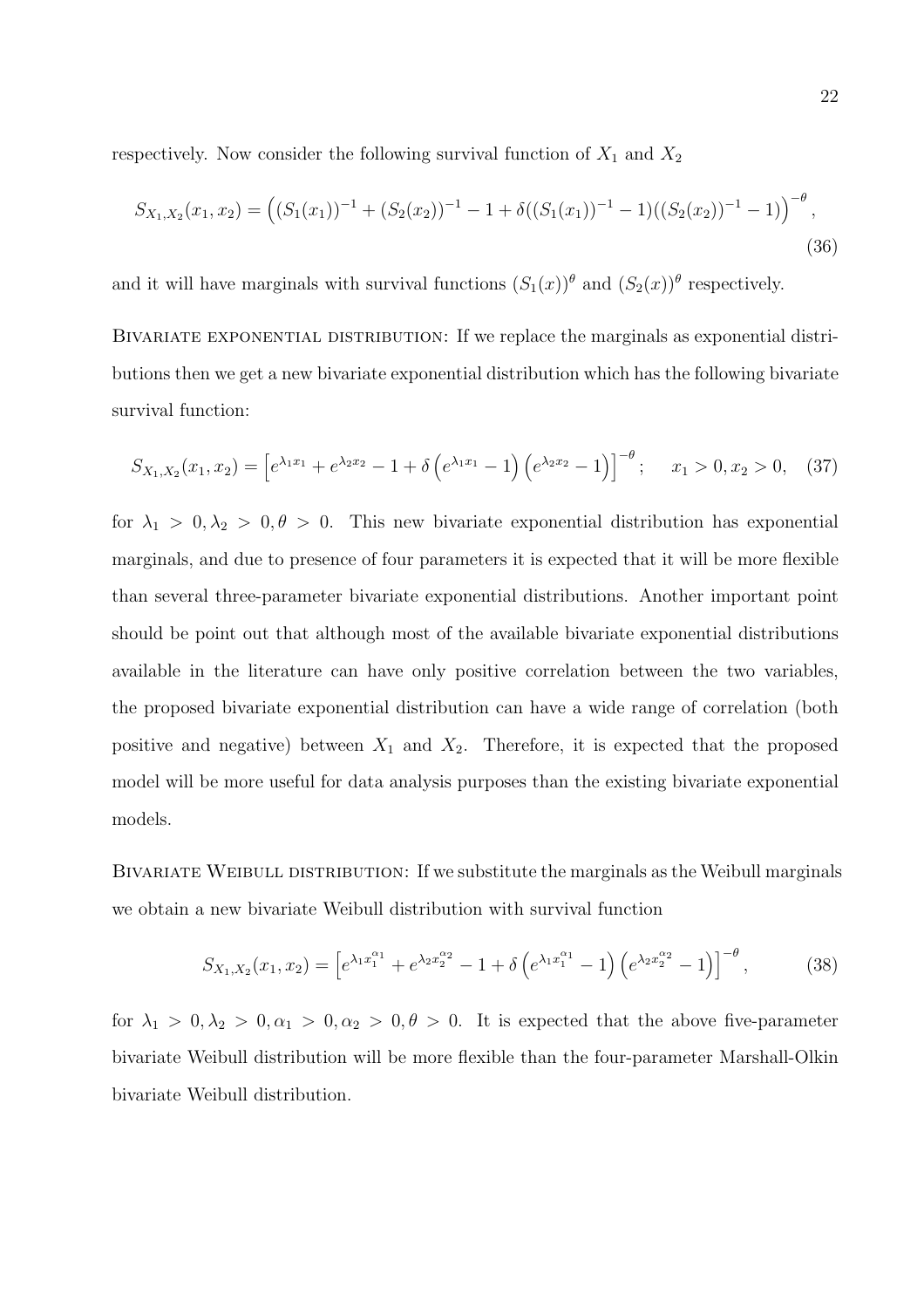Bivariate Burr Type XII distribution A new bivariate Burr Type XII distribution can be defined with survival function

$$
S_{X_1,X_2}(x_1,x_2) = \left[ (1+x_1^{\alpha_1})^{\beta_1} + (1+x_2^{\alpha_2})^{\beta_2} - 1 + \delta \left( (1+x_1^{\alpha_1})^{\beta_1} - 1 \right) \left( (1+x_2^{\alpha_2})^{\beta_2} - 1 \right) \right]^{-\theta};
$$
  

$$
x_1 > 0, x_2 > 0,
$$
 (39)

for  $\alpha_1 > 0, \alpha_2 > 0, \beta_1 > 0, \beta_2 > 0, \theta > 0$ .

Due to copula structure, many dependency properties and dependency measures of these new bivariate distribution functions will be same as those of SNBP distribution. Many other new properties may be explored. Moreover, in all these cases two-step procedure can be used to compute estimators of the unknown parameters, and their properties can be established.

# 7 Conclusions

In this paper we re-visited the bivariate Pareto model proposed by Sankaran and Nair (1993). We have established several new properties of this distribution. We have shown that the SNBP model can be obtained using a survival copula, and that helps in establishing several dependency properties of this model. The MLEs of the unknown parameters cannot be obtained in explicit forms, and non-linear optimization problem needs to be solved to compute the MLEs. This model can be used quite effectively for modeling competing risk data also. We have provided several generalizations of the proposed model using copula structure, which are expected to be more flexible than the existing models. More work is needed to establish different properties of these new distribution.

### Acknowledgements:

The authors would like to thank the reviewers for their helpful suggestions.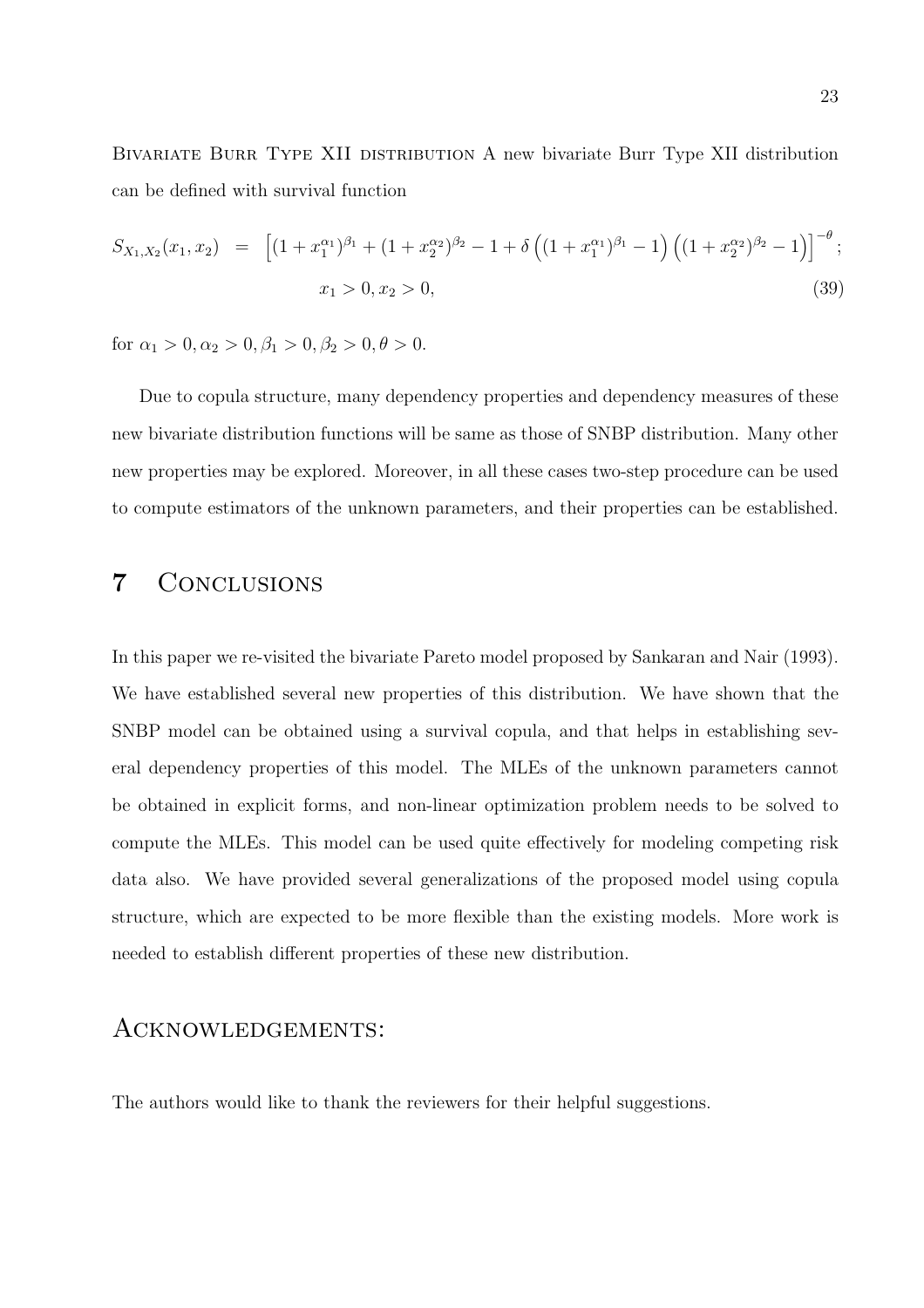# References

- [1] Balakrishnan, N. and Lai, C.D. (2009), Continuous bivariate distributions, 2nd-edition, Springer, New York.
- [2] Basu, A.P. and Ghosh, J.K. (1980), "Identifiability of distributions under competing risks and complementary risks model", Communications in Statistics - Theory and Methods, vol. 9, 1515 - 1525.
- [3] Basu, A.P. and Ghosh, J.K. (1978), "Identifiability of the multinormal and other distributions under competing risks model", Journal of Multivariate Analysis, vol 8, 413 - 429.
- [4] Barlow, R.E. and Mendel, M.B. (1992), "de Finetti-type representations for life distributions", Journal of the American Statistical Association, vol. 87, 1116 - 1122.
- [5] Blomqvist, N. (1950), "On a measure of dependence between two random variables", Annals of Mathematical Statistics, vol. 21, 593 - 600.
- [6] Colangelo, A., Hu, T., Shaked, M. (2008), "Conditional ordering and positive dependence", Journal of Multivariate Analysis, vol. 99, 358 - 371.
- [7] Coles, S., Hefferman, J. and Tawn, J. (1999), "Dependence measures for extreme value analysis", Extremes, vol 2, 339 - 365.
- [8] Crowder, M. (2001), Classical competing risks model, Chapman & Hall/ CRC Press, New York.
- [9] Fang, K.T. and Kotz, S. and Ng, K. W. (1990), Symmetric multivariate and related distributions, Monographs on Statistics and Applied Probability, 36. Chapman and Hall, Ltd., London.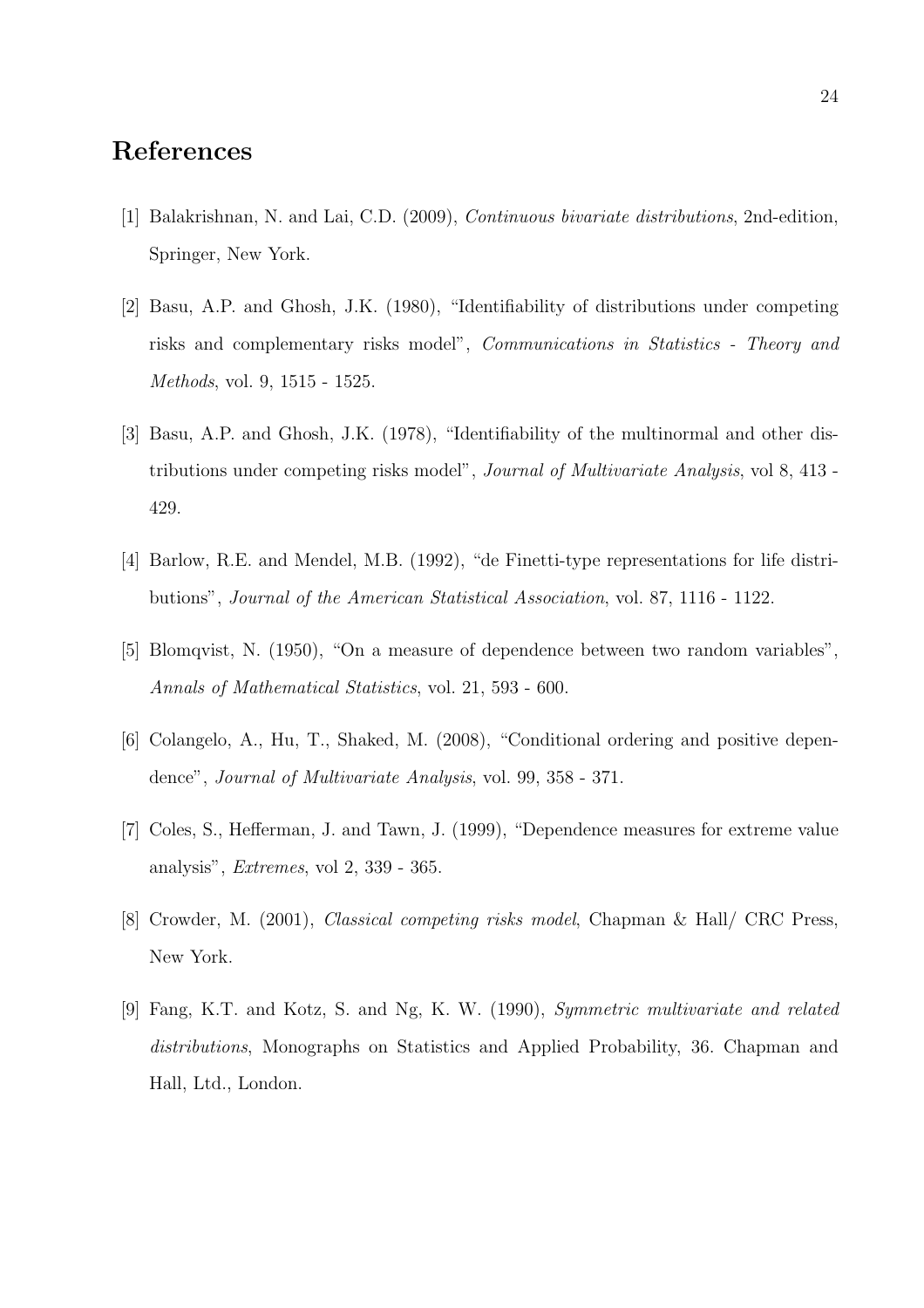- [10] Joe, H. (1997), Mutivariate model and dependence concepts, Chapman and Hall, London.
- [11] Joe, H. (2005), "Asymptotic efficiency of two-stage estimation method for copula-based models", Journal of Multivariate Analysis, vol. 94, 401 - 419.
- [12] Johnson, N.L. and Kotz, S. (1975), "A vector of multivariate hazard rate", Journal of Multivariate Analysis, vol. 5, 53 - 66.
- [13] Johnson, R.A. and Wiechern, D.W. (1992), Applied Multivariate Statistical Analysis, Prentice Hall, New Jersey.
- [14] Kundu, D. and Gupta, R.D. (2011), "Power normal distribution", *Statistics*, (to appear).
- [15] Langseth, H. (2002), Bayesian networks with applications in reliability analysis, Ph.D. thesis, Norwegian University of Science and Technology, Norway.
- [16] Statistical Models and Methods for Lifetime Data, Wiley, New York.
- [17] Lindley, D.V. and Singpurwalla, N.D. (1986), "Multivariate distribution for the life lengths of a system sharing a common environment", Journal of Applied Probability, vol. 23, 418 - 431.
- [18] Marshall, A.W. and Olkin, I. (1979), *Inequalities: theory of majorization and its appli*cations, Academic Press, San Diego, California.
- [19] Nayak, T. (1987), "Multivariate Lomax distribution, properties and usefulness in reliability theory", Journal of Applied Probability, vol. 24, 170 - 177.
- [20] Nelson, R.B. (2006), An introduction to copulas, Springer, New York.
- [21] Sankaran, P.G. and Nair, N.U. (1993), "A bivariate Pareto model and its applications to reliability", Naval Research Logistics, vol. 40, 1013 - 1020.